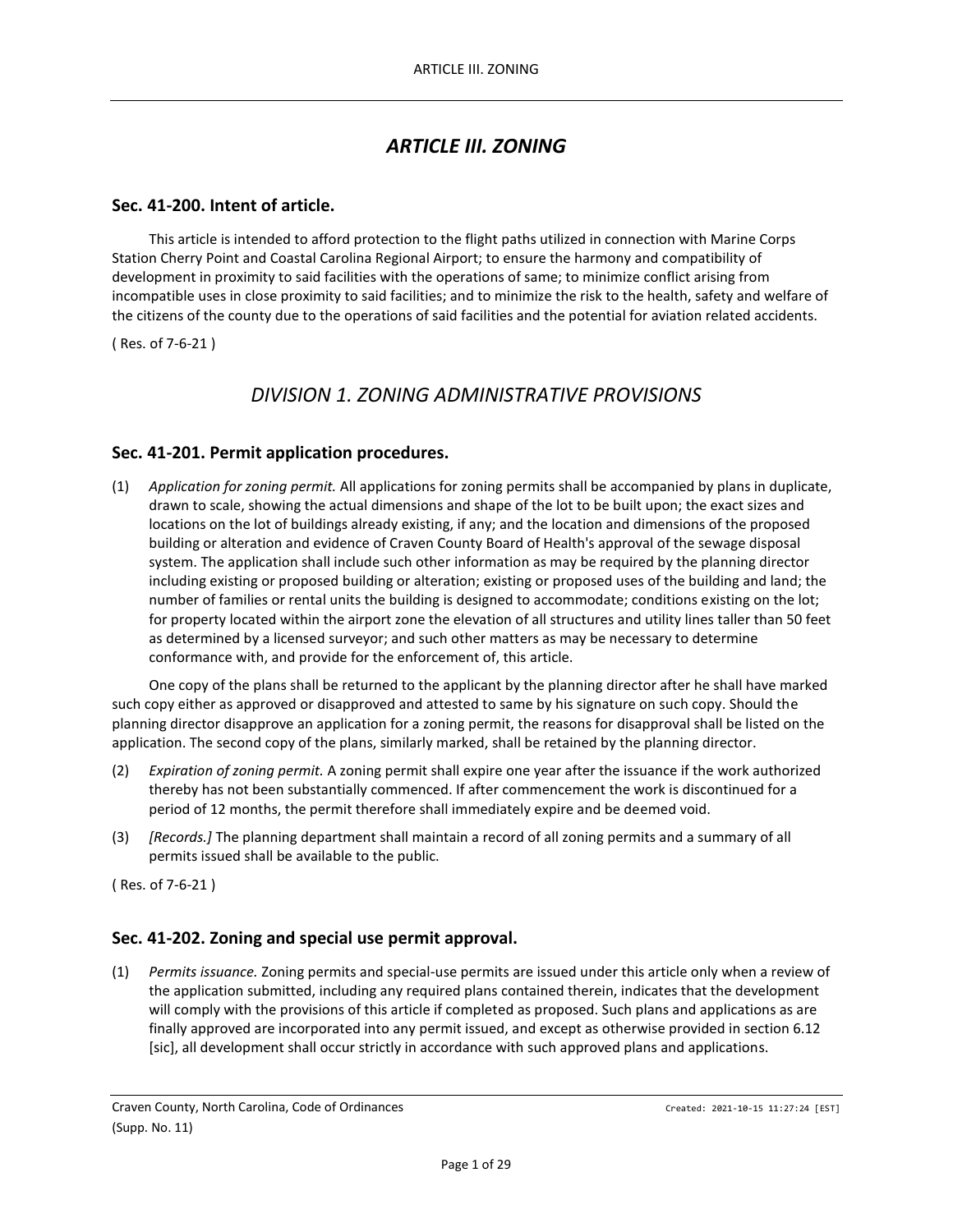- (2) *Who may submit permit applications.* Applications for approvals under this article may be made by, and shall only be issued to, a developer.
- (3) *Applications to be complete.*
	- (a) All applications for zoning or special-use permits must be completed, and any required fees paid, before the county is required to consider the application.
	- (b) An application is complete when it contains all of the information that is necessary for the county to decide whether or not the development, if completed as proposed, will comply with all of the requirements of this article, accompanied by any required fees.
	- (c) The planning director shall make every effort to develop application forms, instructional sheets, checklists, or other techniques or devices to assist applicants in understanding the application requirements and the form and type of information that must be submitted. In cases where a minimal amount of information is necessary to enable the planning director to determine compliance with this article, such as applications for zoning permits to construct single-family or two-family houses, the planning director shall develop standard forms that will expedite the submission of the necessary plans and other required information.
- (4) *Staff consultation after application submitted.*
	- (a) Upon receipt of a formal application for a zoning or special-use permit, the planning director shall review the application and confer with the applicant to ensure that the applicant understands the planning staff's interpretation of the applicable requirements of this article, that the applicant the application represents precisely and completely what the applicant proposes to do.
	- (b) If an application is for a special-use permit, the planning director shall place the application on the agenda of the appropriate board when the applicant indicates that the application is as complete as he intends to make it. However, if the planning director believes that the application is incomplete, he shall recommend to the appropriate board that the application be denied on that basis.
- (5) *Zoning permits.*
	- (a) A completed application form for a zoning permit shall be submitted to the planning director by filing a copy of the application with the planning director.
	- (b) The planning director shall issue the zoning permit unless he finds, after reviewing the application, that:
		- 1. The requested permit is not within his jurisdiction according to the table of permissible uses, or
		- 2. The application is incomplete, or
		- 3. If completed as proposed in the application, the development will not comply with one or more requirements of this article (not including those requirements when a variance has been granted or those the applicant is not required to comply with under the circumstances specified in section 41-203 (nonconforming situations).
- (8) *Completing developments in phases.*
	- (a) If a development is constructed in phases or stages in accordance with this section, then, subject to subsection (c), the provisions of this article shall apply to each phase as if it were the entire development.
	- (b) As a prerequisite to taking advantage of the provisions of subsection (a), the developer shall submit plans that clearly show the various phases or stages of the proposed development and the requirements of this article that will be satisfied with respect to each phase or stage.

(Supp. No. 11)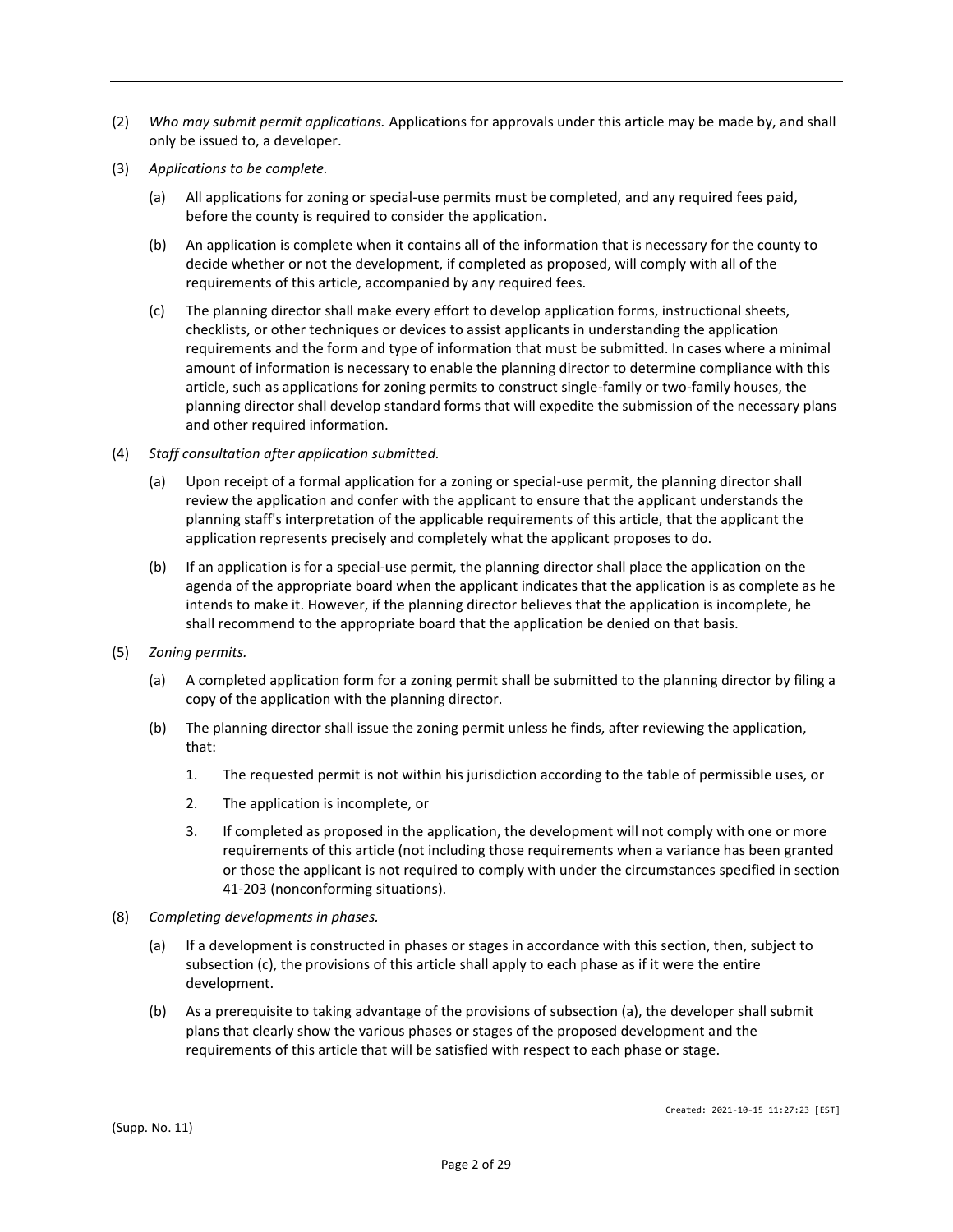- (c) If a development that is to be built in phases or stages includes improvements that are designed to relate to, benefit, or be used by the entire development (such as a swimming pool or tennis courts in a residential development) then, as part of his application for development approval, the developer shall submit a proposed schedule for completion of such improvements. The schedule shall relate completion of such improvements to completion of one or more phases or stages of the entire development. Once a schedule has been approved and made part of the permit by the planning director, no land may be used, no buildings may be occupied, and no subdivision lots may be sold except in accordance with the schedule approved as part of the permit.
- (9) *Maintenance of common areas, improvements, and facilities.* The recipient of any zoning or special-use permit, or his successor, shall be responsible for maintaining all common areas, improvements, or facilities required by this article or any permit issued in accordance with its provisions, except those areas, improvements, or facilities with respect to which an offer of dedication to the public has been accepted by the appropriate public authority. As illustrations, and without limiting the generality of the foregoing, this means that private roads and parking areas, water and sewer lines, and recreational facilities must be properly maintained so that they can be used in the manner intended, and required vegetation and trees used for screening, landscaping, or shading must be replaced if they die or are destroyed.

( Res. of 7-6-21 )

## **Sec. 41-203. Nonconforming situations.**

- (1) *General.* After the original effective date of this article land or structures, or the uses of land or structures which would be prohibited under the regulations for the zone in which it is located and which were existing prior to the effective date of this article, shall be considered as nonconforming. It is the intent of this article to permit these nonconformities to continue until they are removed, but not to encourage their continual use. Nonconforming structures or uses may be continued provided they conform to the provisions of this article. In the airport zone, all single-family residential uses and associated accessory uses existing on the date of adoption of this article shall be exempt from all nonconforming requirements of this section, including those for which building permits have been issued.
- (2) *Definitions.* Unless the context clearly indicates otherwise, the terms defined below are used in this section and elsewhere in this article in the following manner:
	- (a) *Nonconforming situation* means a situation that occurs when, on the effective date of this article or any amendment hereto, an existing lot or structure, or use of an existing lot or structure, does not conform to one or more of the regulations applicable to the zone in which the lot or structure is located.
	- (b) *Nonconforming use* means a nonconforming situation that occurs when property is used for a purpose or in a manner made unlawful by the permitted use regulations applicable to the zone in which the property is located.
	- (c) *Nonconforming building or structure (dimensional nonconformity)* means a nonconforming situation that occurs when the height, design, building material or lighting of a building does not conform to the regulations applicable to the zone in which the property is located.
	- (d) *Nonconforming project* means any structure, development or undertaking that is incomplete at the effective date of this article and would be inconsistent with any regulation applicable to the zone in which it is located if completed as proposed or planned.
- (3) *Completion of nonconforming projects.* The construction or erection of any nonconforming project may be completed provided all construction is done pursuant to a validly issued building permit.

(Supp. No. 11)

Created: 2021-10-15 11:27:23 [EST]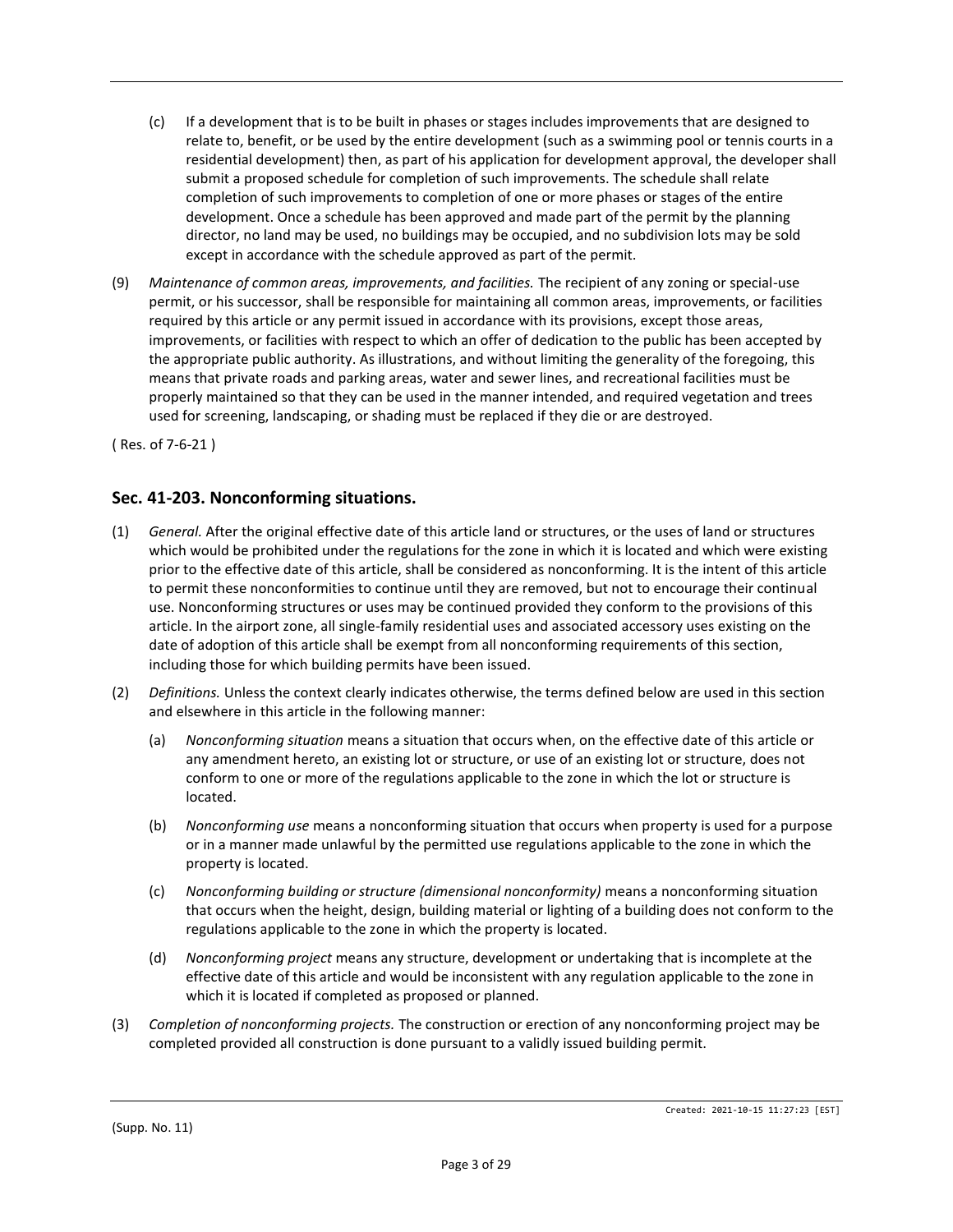- (4) *Extension or enlargement of nonconforming situations.*
	- (a) Except as specifically provided in this subsection, it shall be a violation for any person to engage in any activity that causes an increase in the extent of nonconformity of a nonconforming situation.
	- (b) Subject to this subsection (4), a nonconforming use may be extended throughout any portion of a completed building that, when the use was made nonconforming by this article, was manifestly designed or arranged to accommodate such use. However, subject to subsection (5) of this section, a nonconforming use may not be extended to additional buildings or to land outside the original building.
	- (c) Subject to subsection (3), a nonconforming use of open land may not be extended to cover more land than was occupied by that use when it became nonconforming, except that a use that involves the removal of natural materials from the lot (e.g., a quarry) may be expanded to the boundaries of the lot where the use was established at the time it became nonconforming, if ten percent or more of the earth products had already been removed at the effective date of this article.
	- (d) Where a nonconforming situation exists, the equipment or processes may be changed if these or similar changes amount only to changes in the degree of activity rather than changes in kind and no violations of other paragraphs of this subsection occur.
	- (e) Physical alteration of structures or the placement of new structures on open land are prohibited if they result in:
		- 1. An increase in the total amount of space devoted to a nonconforming use; or
		- 2. Greater non-conformity with respect to dimensional restrictions such as height limitations, or density requirements.
	- (f) Minor repairs to and routine maintenance of property where nonconforming situations exist is permitted and encouraged.
	- (g) Notwithstanding subsection (5), any structure used for single-family residential purposes and maintained as a nonconforming use may be replaced with a similar structure of a larger size. In particular, a mobile home may be replaced with a larger mobile home, and a "single-wide" mobile home may be replaced with a "double-wide." This paragraph is subject to the limitations stated in subsection (6), "abandonment and discontinuance of nonconforming situations."
	- (h) A structure that is nonconforming in any respect or a structure that is used in a nonconforming manner may be reconstructed or replaced if partially or totally destroyed, subject to the following restrictions:
		- 1. A letter of intent is received by the planning department within six months from the time of such destruction;
		- 2. A building permit is obtained from the planning department within one year from the time the damage or destruction took place;
		- 3. The total amount of space devoted to a nonconforming use may not be increased, except that a larger, single-family residential structure may be constructed in place of a smaller one and a larger mobile home intended for residential use may replace a smaller one;
		- 4. The reconstructed building shall eliminate height limitation, building material and/or lighting nonconformities if that can reasonably be accomplished without unduly burdening the reconstruction process or limiting the right to continue the nonconforming use of such building.
- (i) Whenever the planning department determines that a nonconforming structure has been more than 80 percent torn down, no permit shall be granted that would allow such structure to exceed the applicable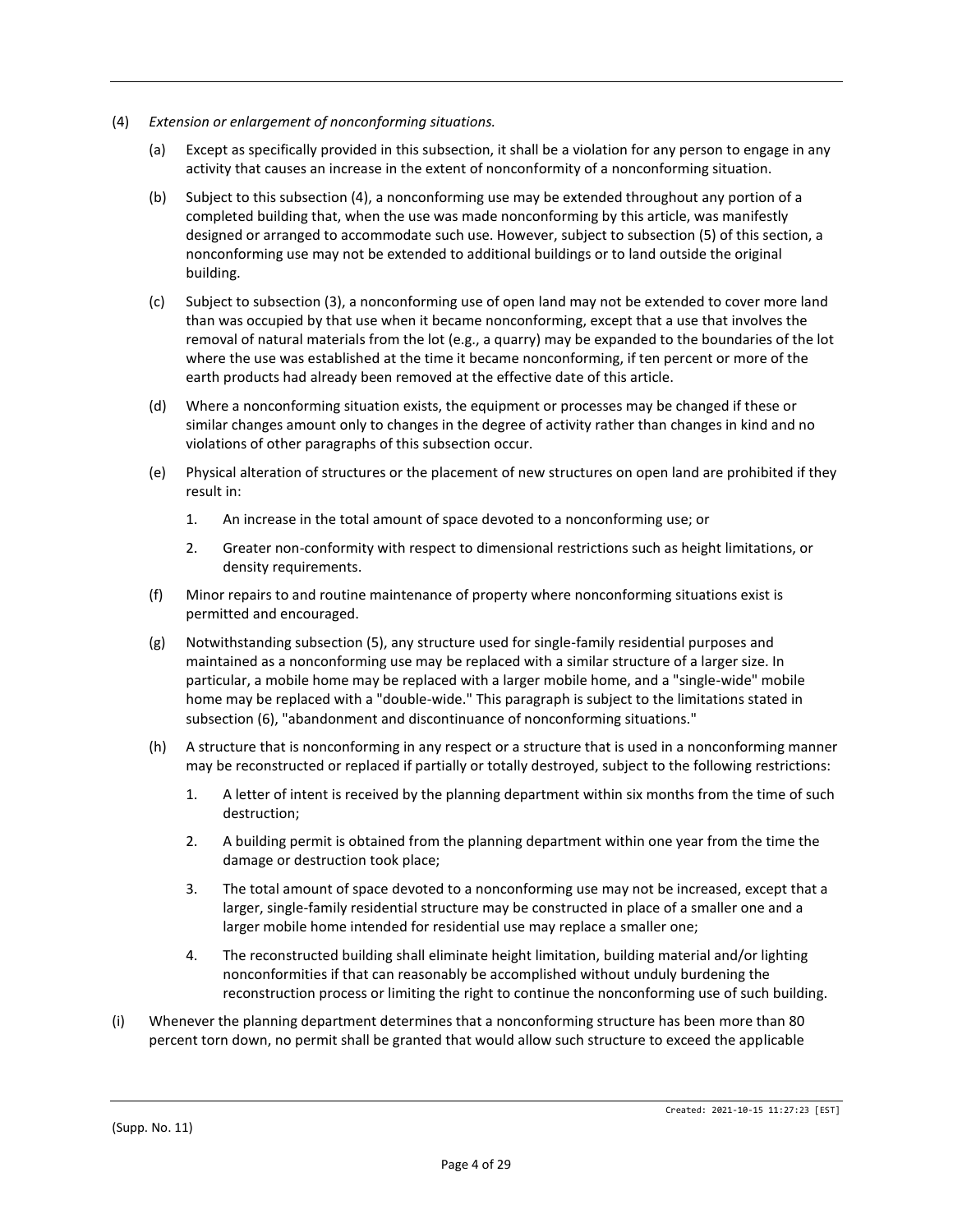height limits as specified in section 41-253 or otherwise deviate from the zoning and height control ordinance regulations.

- (5) *Change in type of nonconforming use.*
	- (a) A nonconforming use may be changed to a conforming use. Thereafter, the property may not revert to a nonconforming use.
	- (b) A nonconforming use may be changed to another nonconforming use only by approval of the board of adjustment. The board shall issue such approval if it finds that the proposed use will be more compatible with the surrounding neighborhood than the use in operation at the time the approval is applied for and that the proposed use will not adversely affect safe aircraft operations. If a nonconforming use is changed to any use other than a conforming use without obtaining approval pursuant to this paragraph, that change shall constitute a discontinuance of the nonconforming use, and the property involved may thereafter be used only for conforming purposes.
	- (c) A nonconforming accessory use of a building may only be changed to another nonconforming accessory use or building according to subsection (b) above. Changes in a principal use are also considered as changes to any accessory use or building.
	- (d) If a nonconforming use and a conforming use, or any combination of a conforming and nonconforming use, or any combination of nonconforming uses exist in one lot, the use made of the property may be changed substantially (except to a conforming use), only in accordance with approval issued by the board of commissioners. The board shall issue such approval if it finds that the proposed use will be more compatible with the surrounding neighborhood than the use or combination of uses in operation at the time the approval is applied for.
- (6) *Abandonment and discontinuance of nonconforming situations.*
	- (a) When a nonconforming use is discontinued for a consecutive period of 180 days, the property involved may thereafter be used only for conforming purposes.
	- (b) For purposes of determining whether a right to continue a nonconforming situation is lost pursuant to this subsection, all of the buildings, activities, and operations maintained on a lot are generally to be considered as a whole. For example, the failure to rent one apartment in a nonconforming apartment building or one space in a nonconforming mobile home park for 180 days shall not result in a loss of the right to rent that apartment or space thereafter so long as the apartment building or mobile home park as a whole is continuously maintained. But if a nonconforming use is maintained in conjunction with a conforming use, discontinuance of a nonconforming use for the required period shall terminate the right to maintain it thereafter.

And so, if a mobile home is used as a nonconforming use on a residential lot where a conforming residential structure also is located, removal of that mobile home for 180 days terminates the right to replace it.

- (c) When a structure or operation made nonconforming by this article is vacant or discontinued at the effective date of this article, the 180-day period for purposes of this subsection begins to run at the effective date of this article.
- (7) *Marking and lighting.* Notwithstanding the preceding provision of this section, the owner of any existing nonconforming structure within the territorial jurisdiction of division 3 of this article is hereby required to permit the installation, operation, and maintenance thereon of such markers and lights as shall be deemed necessary by the manager of the Coastal Carolina Regional Airport to indicate to the operators of aircraft in the vicinity of the airport the presence of such airport obstruction. This requirement shall not apply to trees located outside the transition zone. Such markers and lights shall be installed, operated, and maintained at the expense of the Coastal Carolina Regional Airport Authority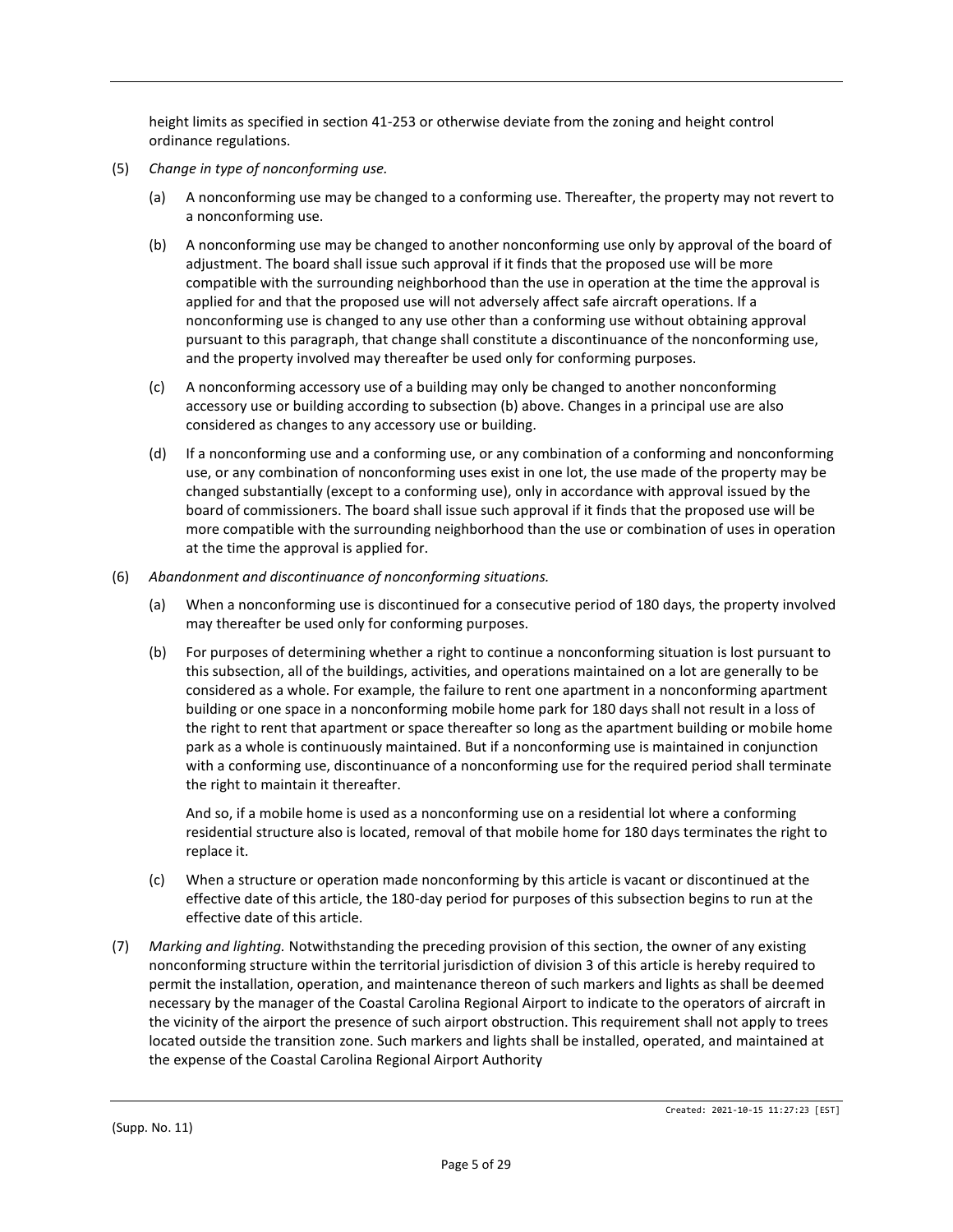## **Secs. 41-204—41-220. Reserved.**

# *DIVISION 2. CHERRY POINT MARINE CORPS AIR STATION ZONING ORDINANCE*

# **SUBDIVISION I. GENERALLY**

#### **Sec. 41-221. Territorial applicability.**

The regulations set forth in this division shall be applicable within the following area of Craven County:

BEGINNING at a point on the center line of N.C. Highway 101, said point being the intersection of the January 31, 1989, Town of Havelock extraterritorial jurisdiction boundary line (said line being located approximately at the intersection of Shop Branch (a tributary of Hancock Creek) and N.C. Highway 101) as shown on the official Town of Havelock zoning map dated January 1982; thence east along the center line of N.C. Highway 101 to a point, said point being the intersection of the center line of N.C. Highway 101 and the center line of N.C. Highway 306; thence north along the center line of N.C. Highway 306 for a distance of 2,000 feet to a point located on the center line of N.C. Highway 306; thence easterly along a line perpendicular to the center line of N.C. Highway 306 for a distance of 1,000 feet to a point; thence north along a line parallel to the center line of N.C. Highway 306 for a distance of 6,400 feet to a point, said point being located on a line drawn perpendicular to the center line of N.C. Highway 306; thence westerly along a line perpendicular to N.C. Highway 306 to a point, said point being the intersection of the line perpendicular to N.C. Highway 306 and the center line of N.C. Highway 306; thence north along the center line of N.C. Highway 306 to a point, said point being the intersection of the center line of N.C. Highway 306 and the center line of the Pine Cliff Recreation Area access road if extended; thence northwest along the center line of the Pine Cliff Recreation Area access road to its intersection, if extended, with the mean high water level of the southern shore of the Neuse River; thence west along the mean high water level of the southern shore of the Neuse River to its intersection, if extended, with the Town of Havelock extraterritorial boundary as shown on the Town of Havelock official zoning map dated January 1982 as updated in April of 2019; thence southwest along a line conterminous with the Town of Havelock extraterritorial boundary line as shown on the Town of Havelock official zoning map dated January 1982 as updated in April of 2019 to its intersection with the center line of N.C. Highway 101, the POINT OF THE BEGINNING.

Also included within the territorial jurisdiction of this division are those additional areas depicted on the map entitled "Craven County Official Zoning Map" dated March 30, 2004, and prepared by Craven County Planning Department, said map being incorporated herein by reference for a more detailed and particular description of all areas subject to this division. Copies of said map may be reproduced by any method of reproduction that gives legible and permanent copies and, when certified by the clerk to the board of commissioners in accordance with G.S. 153A-50, shall be admissible into evidence and shall have the same force and effect as would the original map.

This division shall be known as the "Marine Corps Air Station Zoning Ordinance of Craven County," and may be cited as the "zoning ordinance".

( Res. of 7-6-21 )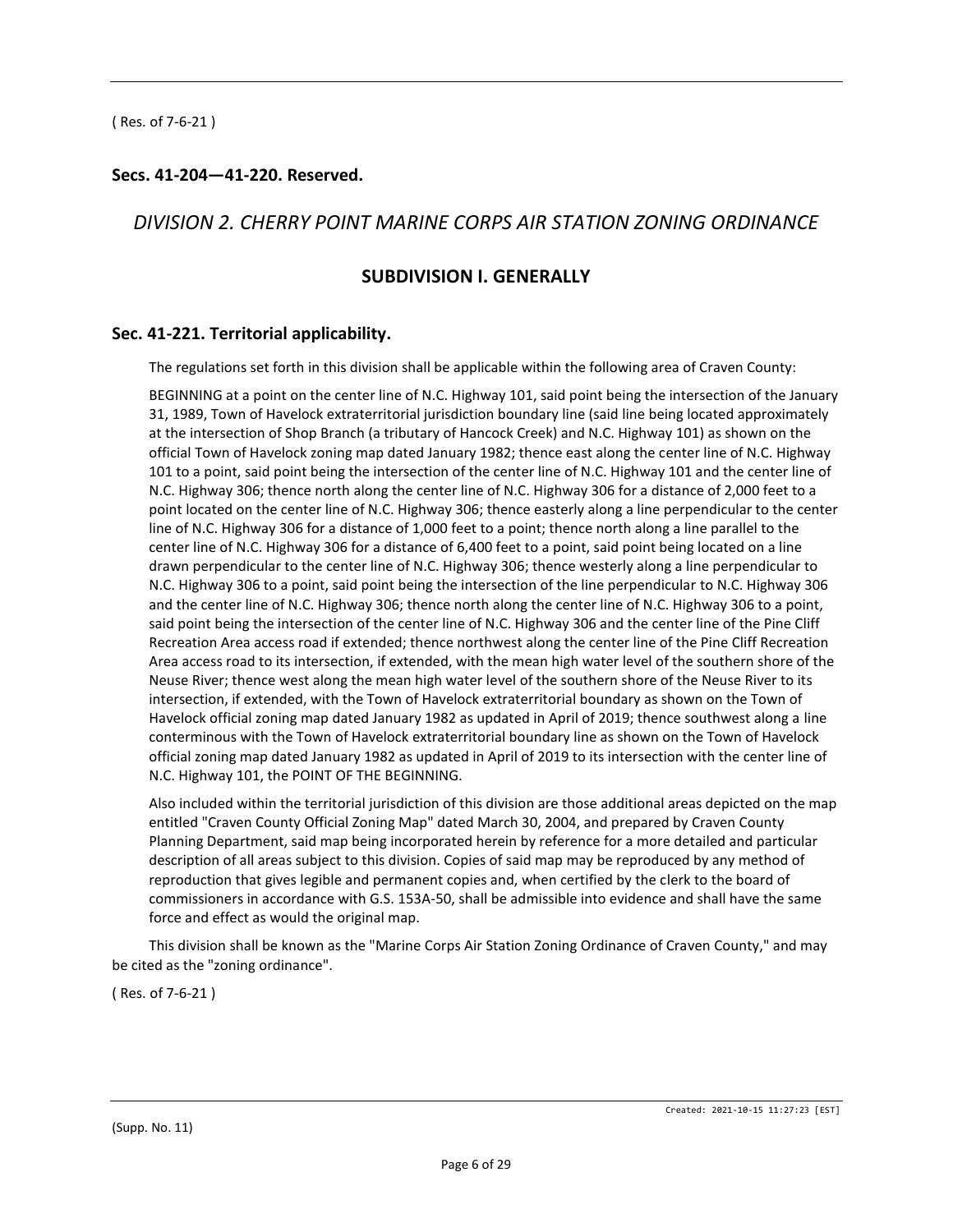#### **Sec. 41-222. Definitions.**

Unless otherwise specifically provided, or unless otherwise clearly required by the context, the words and phrases defined in this section shall have the meanings herein set forth when used in this division. If a word or phrase used in this division is not defined by this section, elsewhere in this division or elsewhere in this chapter, to the extent such word or phrase is defined in G.S. ch. 160D, the definition contained in G.S. ch. 160D shall control.

*Airport* means any area of land or water designed and set aside for the landing and taking off of aircraft and utilized or to be utilized in the interest of the public for such purposes, including, but not limited to, the Cherry Point Marine Corps Air Station.

*Airport elevation* means the highest point of airport's landing area measured in feet above mean sea level.

*Airport environs* means that area which has been identified as being significantly impacted by airport noise and accident potential.

*Construction* means the erection of alteration of any structure either of a permanent or temporary character.

*Day-night average sound level (Ldn)* is a basic measure for quantifying noise exposure, namely: The Aweighted sound level averaged over a 24-hour time period, with a ten-decibel penalty applied to nighttime (10:00 p.m. to 7:00 a.m.) sound levels.

*DBA* means the unit of corrected noise level measured in accordance with the "A-weighing scale" which replicates the response characteristics of the ear.

*Decibel* is a unit for measuring the relative loudness of sound or sound pressure equal approximately to the smallest degree of difference of loudness or sound pressure ordinarily detectable by the human ear, the range of which includes about 130 decibels on a scale beginning with one for the faintest audible sound. Abbreviated dB.

*Dwelling unit* means a structure or portion of a structure designed or occupied as self-contained living quarters for one family.

*Family* means one or more persons related by blood, marriage or adoption, and living together as a single housekeeping unit.

*Forestry* means the cultivation and harvesting of trees. The term shall not include the retail sale of trees or similar products.

*Height* means the overall height of a structure, including any appurtenance thereon, and for the purpose of determining the height limitations set forth herein, the datum shall be mean sea level elevation unless otherwise specified.

*Lot* means the least fractional part of subdivided lands, which have been duly recorded, having fixed boundaries, an assigned number, letter or other name through which it may be identified.

*Mobile home* means a structure, transportable in one or more sections, which in the traveling mode is eight body feet or more in width, or 40 body feet or more in length, or, when erected on site, is 320 or more square feet; and which is built on a permanent chassis and designed to be used as a dwelling, with or without permanent foundation when connected to the required utilities, including the plumbing, heating, air conditioning and electrical systems contained therein. "Manufactured home" includes any structure that meets all of the requirements of this subsection except the size requirements and with respect to which the manufacturer voluntarily files a certification required by the Secretary of HUD and complies with the standards established under the Act.

*Multifamily dwelling* means a structure which contains three or more dwelling units.

*Nonconforming use* means any structure, growth or use of land which was lawfully in existence prior to the enactment of the regulations and which does not conform to these regulations.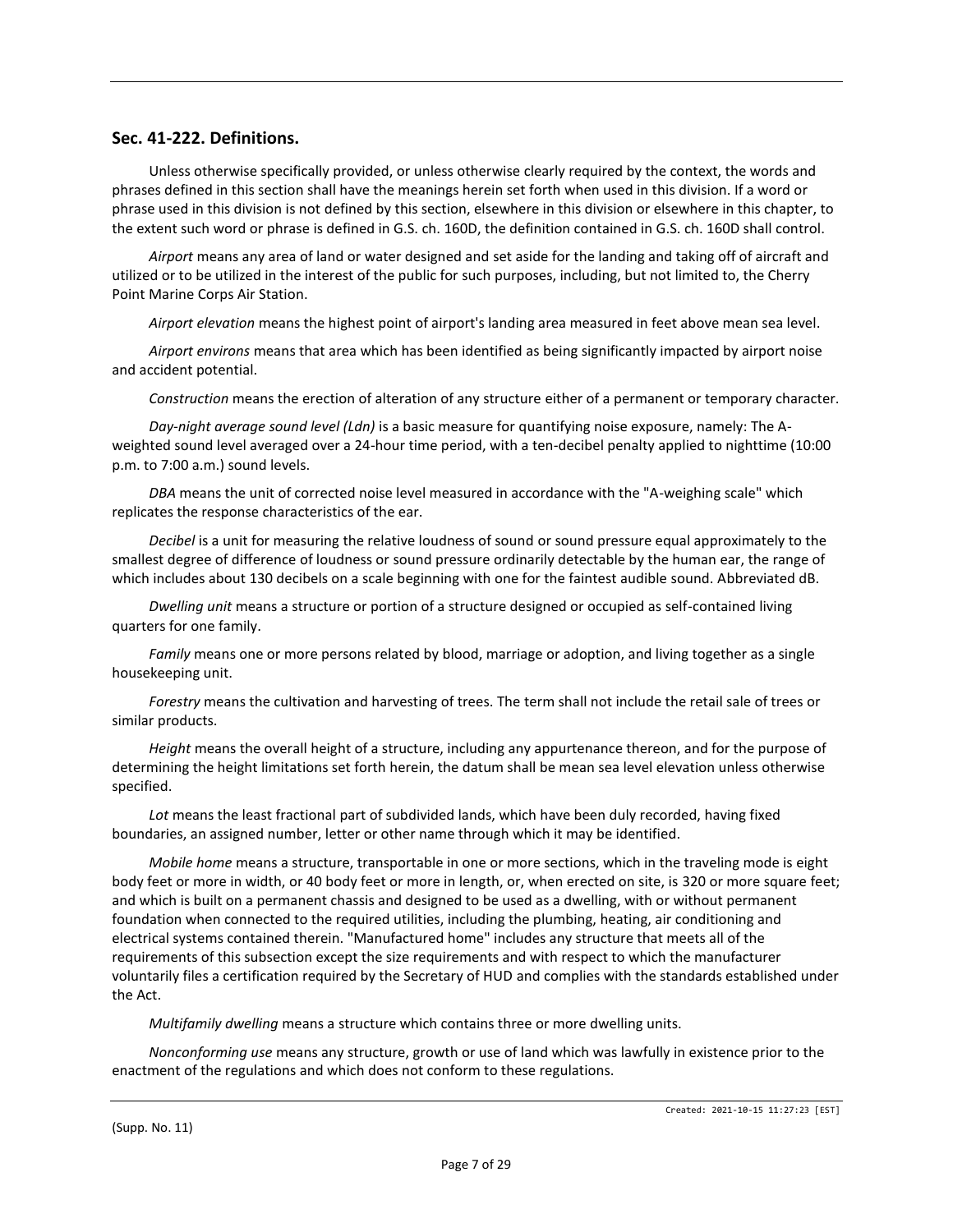*Person* means an individual, partnership, firm, association, joint venture, public or private corporation, trust, estate, commission, board, public or private institution, utility, cooperative, interstate body, the State of North Carolina and its agencies and political subdivisions, or other legal entity.

*Planning department* means the county's planning department which has been designated by the board of commissioners to administer airport zoning regulations.

*Single-family dwelling* means a detached structure which is designed for or occupied exclusively as a residence for one family.

*Structure* means any object constructed or installed by man, including but not limited to buildings, towers, smokestacks, utility poles, and overhead transmission lines.

*Use* means the purpose for which land or a building is arranged, designed, occupied, or maintained.

( Res. of 7-6-21 )

## **SUBDIVISION II. USE RESTRICTIONS**

#### **Sec. 41-223. General.**

No person shall commence or proceed with development within the territorial application of this division without first receiving approval from the county.

Notwithstanding any provision of this division, the permitted land use for any property within the airport environs area shall be defined as set forth in table 1.

( Res. of 7-6-21 )

#### **Sec. 41-224. Key to table 1.**

- (1) Accident potential zones (APZ's) are divided into three types along primary flight paths. The clear zone is an area which possesses a high potential for accidents. APZ 1 is the area normally beyond the clear zone which possesses a significant potential for accidents. APZ 2 is an area normally beyond APZ 1 which has a measurable potential for accidents.
- (2) Airport noise zones are hereby established as follows:

| Airport noise | Ldn values   |
|---------------|--------------|
| zone          |              |
|               | Less than 65 |
|               | 65 to 75     |
| 3             | Greater than |
|               | 75           |

(3) Airport environs zones are hereby established as follows:

| Area           | Characteristics                            |
|----------------|--------------------------------------------|
| А              | Clear zone                                 |
| B <sub>3</sub> | Accident potential zone 1 and noise zone 3 |
| B <sub>2</sub> | Accident potential zone 1 and noise zone 2 |
| R <sub>1</sub> | Accident potential zone 1 and noise zone 1 |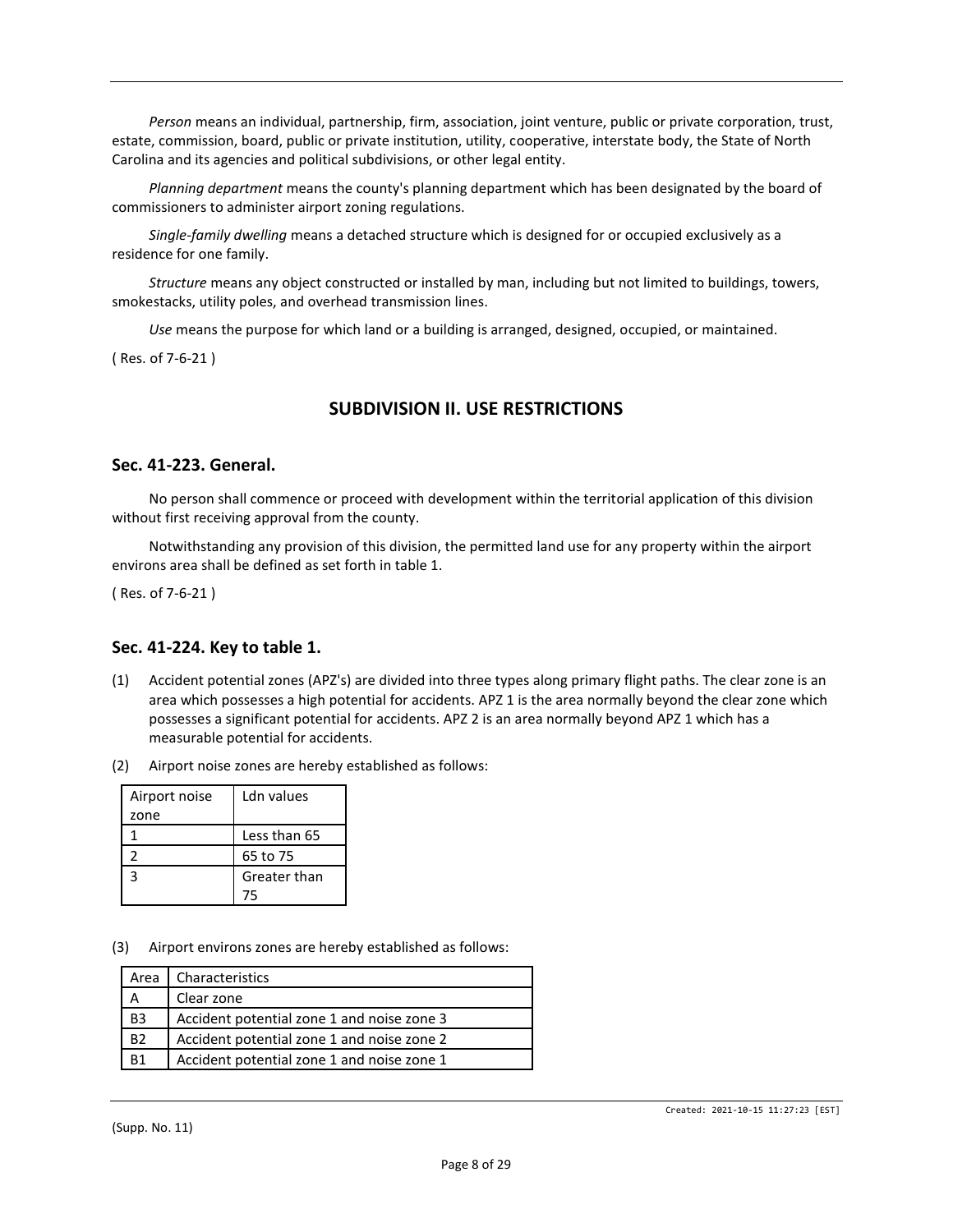| Accident potential zone 2 and noise zone 2 |
|--------------------------------------------|
| Accident potential zone 2 and noise zone 1 |
| Noise zone 3                               |
| Noise zone 2                               |
| Potential noise zone                       |

#### (4) Development.

- (a) *Acceptable development.* The provisions of this article are appropriate without modifications.
- (b) *Special development.* The land uses set forth in this article are appropriate; however, certain conditions or safeguards need to be imposed to protect the public interest.
- (c) *Unacceptable development.* The land uses permitted by this article are incompatible with and prohibited by the airport environs zone in which the property is located.

| Zones         |                                                             |
|---------------|-------------------------------------------------------------|
| $3. B3$ and A | No residential development                                  |
| B1 and B2     | Maximum density one dwelling unit per five acres            |
| 2, C1 and C2  | Maximum density not to exceed two dwelling units per acre   |
|               | Maximum density not to exceed three dwelling units per acre |

#### Table 1: Land Use Objectives

#### Yes = Acceptable Development

= Special development permitted by table 2

No = Unacceptable development and prohibited

| Land Use Category                                                                                                                                                                                                                                      | <b>Airport Environs Areas</b> |                |                |           |                |                |                |              |              |
|--------------------------------------------------------------------------------------------------------------------------------------------------------------------------------------------------------------------------------------------------------|-------------------------------|----------------|----------------|-----------|----------------|----------------|----------------|--------------|--------------|
|                                                                                                                                                                                                                                                        | A                             | B <sub>3</sub> | <b>B2</b>      | <b>B1</b> | C <sub>2</sub> | C <sub>1</sub> | 3              | 2            | $\mathbf{1}$ |
| Residential                                                                                                                                                                                                                                            |                               |                |                |           |                |                |                |              |              |
| Single-family dwellings (including mobile<br>homes)                                                                                                                                                                                                    | <b>No</b>                     | No             | *22,<br>15     | $*22$     | $*14,$<br>15   | $*14$          | <b>No</b>      | $*14,$<br>15 | $*23$        |
| Two-family dwellings; multifamily<br>dwellings; mobile home parks or courts                                                                                                                                                                            | N <sub>o</sub>                | No             | N <sub>o</sub> | No        | No             | No             | N <sub>o</sub> | $*15$        | $*23$        |
| Group quarters; residential hotels;<br>transient lodge                                                                                                                                                                                                 | N <sub>o</sub>                | No             | N <sub>o</sub> | No.       | No             | <b>No</b>      | <b>No</b>      | $*15$        | Yes          |
| Industrial/manufacturing                                                                                                                                                                                                                               |                               |                |                |           |                |                |                |              |              |
| Food and kindred products; textile mill<br>products                                                                                                                                                                                                    | <b>No</b>                     | No             | No.            | No        | $*10$          | Yes            | $*3$           | $*10$        | Yes          |
| Apparel; chemicals and allied products<br>activities; petro refining and related rubber<br>and misc. plastic products                                                                                                                                  | No                            | No             | <b>No</b>      | No.       | <b>No</b>      | No             | $*3$           | $*10$        | <b>Yes</b>   |
| Lumber and wood products; furniture and<br>fixtures; paper and allied products;<br>printing and publishing; stone, clay and<br>glass products; primary metal industries;<br>fabricated metal products; product<br>assembly; motor freight; warehousing | <b>No</b>                     | $*3$           | $*10$          | Yes       | $*10$          | Yes            | $*3$           | $*10$        | <b>Yes</b>   |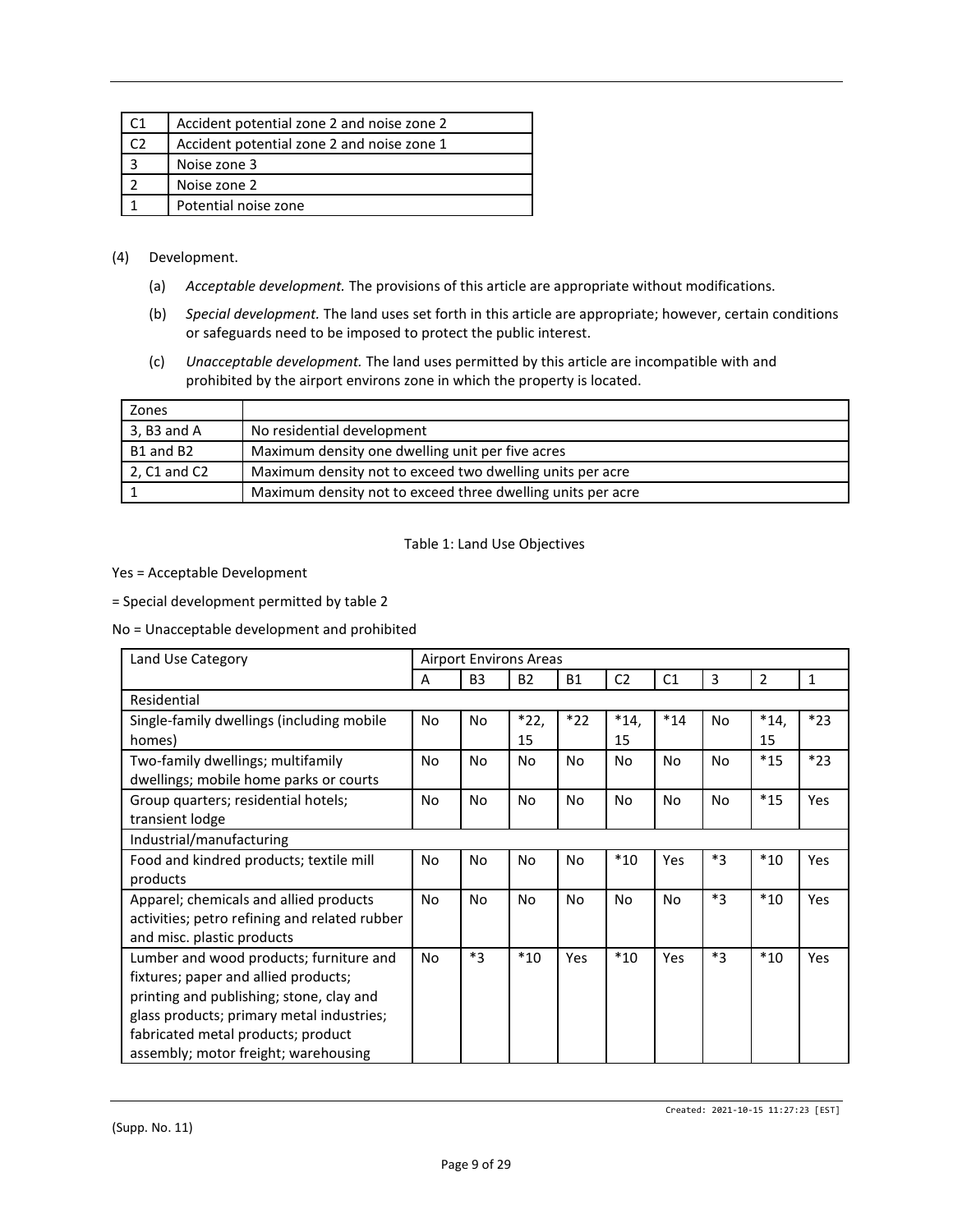| Professional, scientific and control          | No        | No        | No        | No        | $*10$       | No        | *3          | $*10$       | Yes |
|-----------------------------------------------|-----------|-----------|-----------|-----------|-------------|-----------|-------------|-------------|-----|
| instruments                                   |           |           |           |           |             |           |             |             |     |
| Transportation, communication, and utilities  | $*_{2}$   | Yes       |           |           |             |           |             |             |     |
| Railroad                                      |           |           | Yes       | Yes       | Yes         | Yes       | Yes         | Yes         | Yes |
| Highway and street right-of-way               | Yes       | Yes       | Yes       | Yes       | Yes         | Yes       | Yes         | Yes         | Yes |
| Automobile parking                            | No        | Yes       | Yes       | Yes       | Yes         | Yes       | Yes         | Yes         | Yes |
| Communications                                | $*_{2}$   | $*_{3}$   | $*10$     | Yes       | $^{\ast}10$ | Yes       | *3          | $*10$       | Yes |
| Utilities (except aboveground transmission    | $*_{1}$   | *3        | $*10$     | Yes       | $*10$       | Yes       | *3          | $*10$       | Yes |
| lines).                                       |           |           |           |           |             |           |             |             |     |
| Aboveground transmission lines                | No        | No        | No        | No        | Yes         | Yes       | Yes         | Yes         | Yes |
| Commercial/retail trade                       |           |           |           |           |             |           |             |             |     |
| Wholesale trade; building material;           | No        | $*3$      | $*10$     | Yes       | $*10$       | Yes       | *3          | $*10$       | Yes |
| hardware; farm equipment (retail); auto,      |           |           |           |           |             |           |             |             |     |
| marine, aviation (retail)                     |           |           |           |           |             |           |             |             |     |
| General merchandise (retail); food retail;    | <b>No</b> | <b>No</b> | <b>No</b> | No        | $*11$       | Yes       | $*_{4}$     | $*11$       | Yes |
| apparel and accessories (retail)              |           |           |           |           |             |           |             |             |     |
| Furniture; home furnishing (retail)           | No        | No        | No        | No        | $*10$       | No        | $*_{4}$     | $*11$       | Yes |
| Eating and drinking establishments            | No        | No        | No        | No        | No          | No        | $*12$       | $*_{4}$     | Yes |
| Personal and business services                |           |           |           |           |             |           |             |             |     |
| Finance; real estate; insurance; personal     | No        | No        | No        | No        | $*_{4}$     | Yes       | $*12$       | $*_{4}$     | Yes |
| services; business services; professional     |           |           |           |           |             |           |             |             |     |
| services; indoor recreation services          |           |           |           |           |             |           |             |             |     |
| Repair services; contract construction        | No        | $*_{4}$   | $*11$     | Yes       | $*11$       | Yes       | $*_{4}$     | $*11$       | Yes |
| services                                      |           |           |           |           |             |           |             |             |     |
| Automobile service stations                   | No        | Yes       | Yes       | Yes       | Yes         | Yes       | Yes         | Yes         | Yes |
| Public and quasi-public services              |           |           |           |           |             |           |             |             |     |
| <b>Government Services</b>                    | <b>No</b> | No        | <b>No</b> | No        | $*11,$      | $*18$     | $*_{4}$     | $*11$       | Yes |
|                                               |           |           |           |           | 16          |           |             |             |     |
| Educational services; cultural activities;    | <b>No</b> | <b>No</b> | <b>No</b> | <b>No</b> | <b>No</b>   | <b>No</b> | <b>No</b>   | $^{\ast}12$ | Yes |
| nonprofit organizations                       |           |           |           |           |             |           |             |             |     |
| Medical and other health services             | No        | No        | No        | No        | No          | No        | $*_{4}$     | $*12$       | Yes |
| Cemeteries                                    | No        | $*_{5}$   | $*5$      | *5        | $*_{5}$     | $*_{5}$   | Yes         | Yes         | Yes |
| Landfills                                     | No        | No        | No        | No        | No          | No        | No          | No          | Yes |
| Outdoor recreation                            |           |           |           |           |             |           |             |             |     |
| Playground; neighborhood parks                | Νo        | No        | No        | No        | $*17$       | $*17$     | <b>NO</b>   | Yes         | Yes |
| Community and regional parks                  | No        | $*6$      | $*6$      | $*6$      | $*6$        | $*6$      | Yes         | Yes         | Yes |
| Nature exhibits                               | No        | $*_{4}$   | $*11$     | Yes       | $*11$       | Yes       | $*4$        | Yes         | Yes |
| Spectator sports including arenas             | No        | No        | No        | No        | No          | No        | No          | Yes         | Yes |
| Golf courses; riding stables                  | No        | $*7,8$    | $*7,8$    | $*7,8$    | $*7,$       | $*7,$     | $*20$       | Yes         | Yes |
|                                               |           |           |           |           | 13          | 13        |             |             |     |
| Water based recreational areas                | No        | $*7$      | $*7$      | $*7$      | $*7$        | $*7$      | $*20$       | Yes         | Yes |
| Resorts and group camps                       | No        | No        | No        | No        | No          | No        | $*21$       | Yes         | Yes |
| Entertainment assembly; Amphitheatre;         | No        | No        | No        | No        | No          | No        | No          | No          | Yes |
| music shell                                   |           |           |           |           |             |           |             |             |     |
| Resource production, extraction and open land |           |           |           |           |             |           |             |             |     |
| Agriculture including livestock grazing       | $*_{1}$   | $*9$      | $*22,$    | $*22$     | $*15$       | Yes       | $^{\ast}19$ | $*15$       | Yes |
|                                               |           |           | 15        |           |             |           |             |             |     |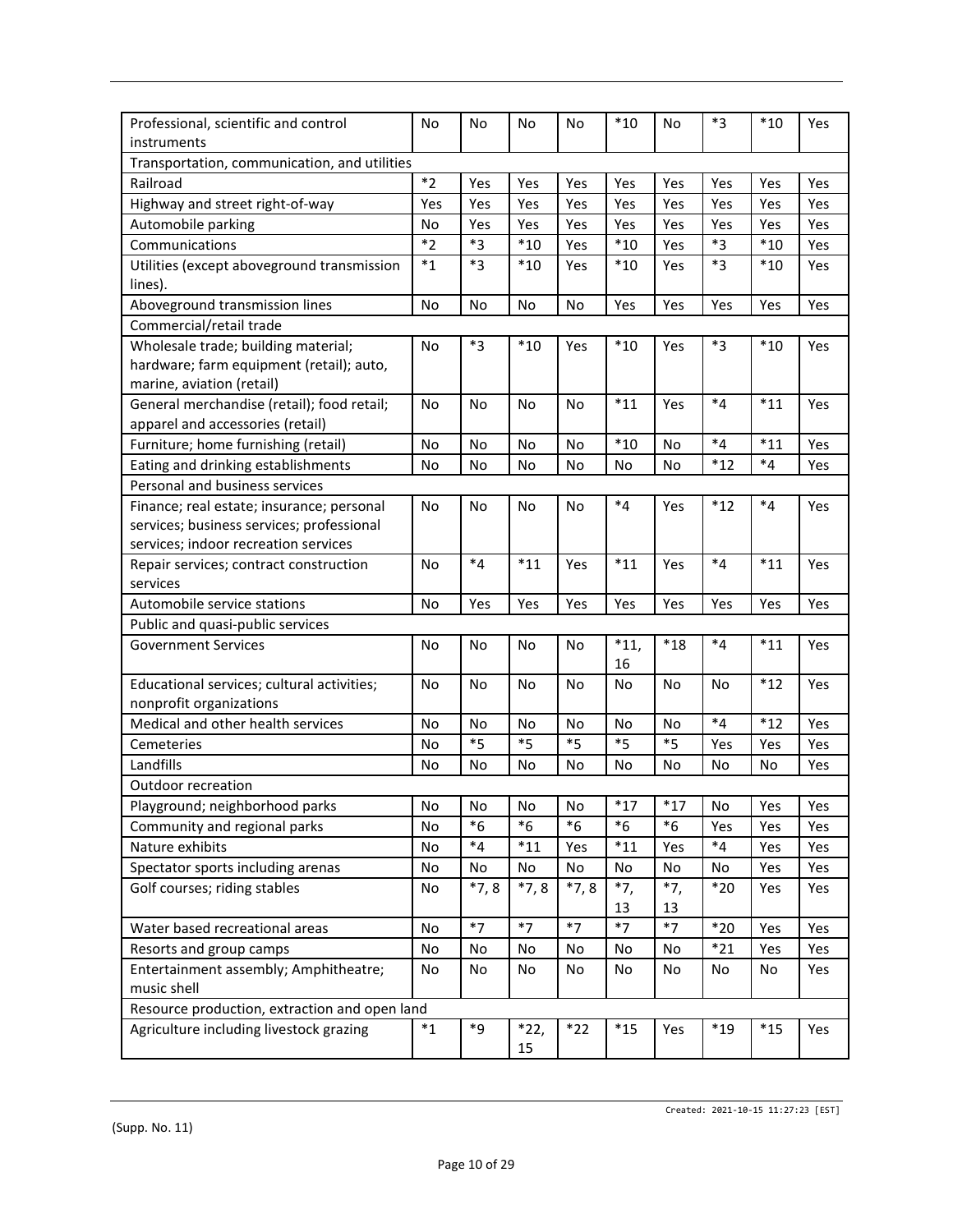| Livestock farms; animal breeding                                              | No      | No  | *22,<br>15   | $*22$ | $*15$ | Yes | No  | $*15$ | Yes        |
|-------------------------------------------------------------------------------|---------|-----|--------------|-------|-------|-----|-----|-------|------------|
| Agriculture related activities                                                | No      | *q  | $*22,$<br>15 | $*22$ | $*15$ | Yes | No  | $*15$ | <b>Yes</b> |
| Forestry activities                                                           | $*_{2}$ | Yes | Yes          | Yes   | Yes   | Yes | Yes | Yes   | Yes        |
| <b>Fishing activities</b>                                                     | Yes     | Yes | Yes          | Yes   | Yes   | Yes | Yes | Yes   | Yes        |
| Mining activities (no blasting)                                               | No      | Yes | Yes          | Yes   | Yes   | Yes | Yes | Yes   | <b>Yes</b> |
| Underdeveloped areas; unused land areas;<br>permanent open space; water areas | Yes     | Yes | Yes          | Yes   | Yes   | Yes | Yes | Yes   | <b>Yes</b> |
| Demolition landfill containing inert<br>Materials                             | No      | Yes | Yes          | Yes   | Yes   | Yes | Yes | Yes   | <b>Yes</b> |

#### Table 2: CONDITIONS FOR DEVELOPMENT (For this table, NLR means noise level reduction)

- 1. No structures (except airfield lighting), buildings or aboveground utility communications lines shall be located in the clear zone.
- 2. Permitted only within height constraints.
- 3. Compatible development is conditioned on design and construction providing for a NLR of 30 dBA, Aweighted (dBA) reception, office, retail and employee lounge areas.
- 4. Compatible development is conditioned on design and construction providing for a NLR of 30 dBA throughout the facility.
- 5. Chapels are not permitted.
- 6. Development is subject to the condition that spectator stands are not built as part of this land use operation.
- 7. Development is subject to the condition that clubhouses are not built as part of this land use operation.
- 8. Development is subject to the condition that concentrated rings with classes larger than 25 are not built as part of this land use operation.
- 9. Residential structures are not permitted.
- 10. Compatible development is conditioned on design and construction providing for a NLR of 25 dBA in reception, office, retail and employee lounge areas.
- 11. Compatible development is conditioned on design and construction providing for a NLR of 25 dBA throughout the facility.
- 12. Compatible development is conditioned on design and construction providing for a NLR of 35 dBA throughout the facility.
- 13. Development is subject to the condition that concentrated rings with classes larger than 50 are not built as part of this land use operation.
- 14. Development is subject to the condition that maximum density not exceed two dwelling units per acre.
- 15. Compatible development is conditioned on dwelling design and construction providing for a NLR of 30 dBA and location of outdoor activity areas such as balconies and patios on the side of the building which is sheltered from the aircraft flight path.

(Supp. No. 11)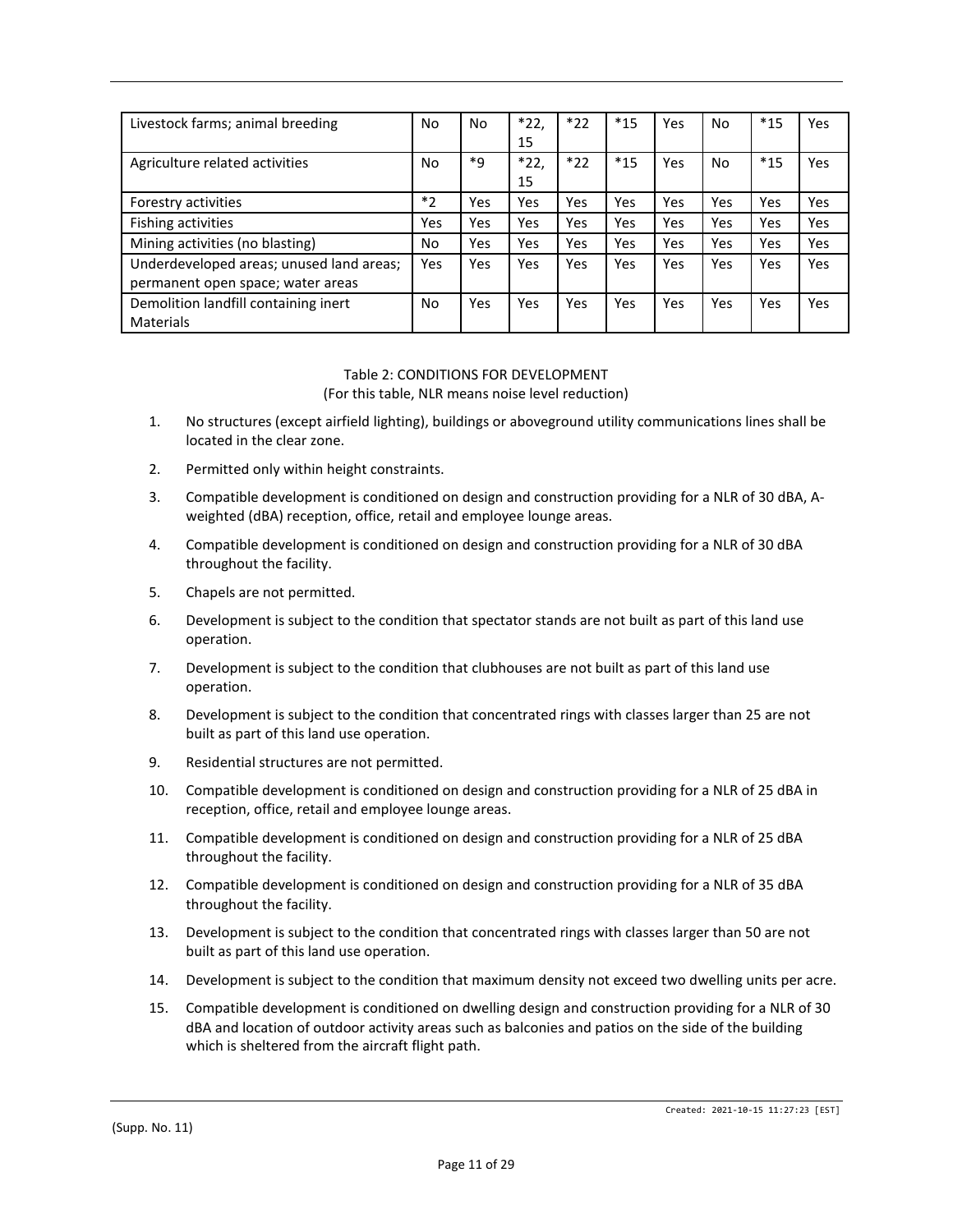- 16. Development is subject to the condition that meeting places, auditoriums and the like for gatherings are not built as part of this land use operation.
- 17. Development is subject to the condition that the park is oriented toward forest trails and similar activities which do not concentrate groups of people greater than 50 within the park. Playgrounds are not permitted.
- 18. Development is subject to the condition that meeting places, auditoriums and the like for a gathering of more than 50 people are not built as part of this land use operation.
- 19. Compatible development is conditioned on residential unit design and construction providing for a NLR of 35 dBA and location of outdoor activity areas such as balconies and patios on the side of the building which is sheltered from the aircraft flight path.
- 20. Compatible development is conditioned on design and construction providing for a NLR of 30 dBA in the clubhouse.
- 21. Compatible development is conditioned on design construction providing for a NLR of 30 dBA in permanent structures.
- 22. Development is subject to the condition that maximum density not exceed one dwelling unit per five acres.
- 23. Development is subject to the condition that maximum density not exceed three dwelling units per acre.

( Res. of 7-6-21 )

#### **Secs. 41-225—41-230. Reserved.**

# **SUBDIVISION III. USES INTERFERING WITH AIRCRAFT**

#### **Sec. 41-231. General.**

It is unlawful to establish, maintain or continue any use within the airport hazard area in such a manner as to interfere with the operations of aircraft. The following requirements shall apply to all lawfully established uses within the airport hazard area:

- (1) All lights or illumination used in conjunction with street, parking, signs, or use of land and structures shall be arranged and operated in such a manner that it is not misleading or dangerous to aircraft operating from an airport or in a vicinity thereof as determined by the airport operator.
- (2) No operations of any type shall produce smoke, glare or other visual hazards within the zoning area.
- (3) No operations of any type shall produce electronic interference with navigation signals or radio communication between the airport and the aircraft.
- (4) No use of land shall be permitted which encourages large concentrations of birds or waterfowl within the zoning area.

( Res. of 7-6-21 )

# **SUBDIVISION IV. LIGHTING**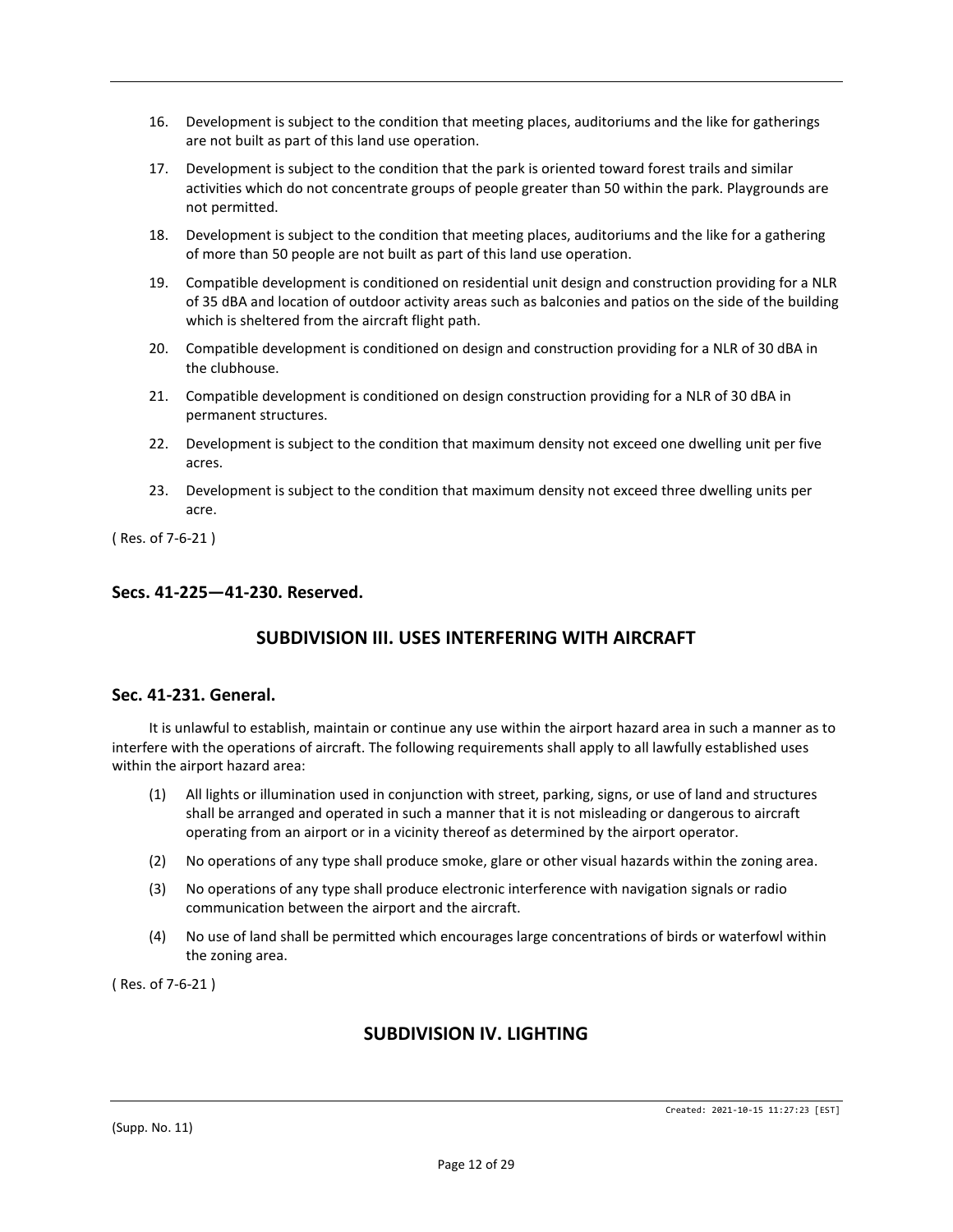## **Sec. 41-232. General.**

Notwithstanding the provisions of any other section or division, the owner of any structure over 200 feet above ground level shall install lighting in accordance with Federal Aviation Advisory Circular 70-7460-1 Series and amendments thereto on that structure. In addition, the owner shall construct high intensity white obstruction lights on a high structure which exceeds 749 feet above mean sea level.

( Res. of 7-6-21 )

# **SUBDIVISION V. HAZARD MARKING AND LIGHTING**

#### **Sec. 41-233. General.**

In granting any permit or variance under this division, the county may, if it deems such action advisable to effectuate the purposes of this division and reasonable under the circumstances, so condition such permit or variance as to require the owner of the structure or tree in question to permit Craven County or the United States government, at its own expense, to install, operate and maintain thereon, such markers and lights as may be necessary to indicate to flyers the presence of an airport hazard.

( Res. of 7-6-21 )

## **SUBDIVISION VI. DISCLOSURE STATEMENT**

#### **Sec. 41-234. Disclosure requirements by property owners.**

No person shall sell, lease, nor offer for sale or lease any property subject to this Part unless the prospective buyer or lessee has been given the following notice:

#### **Air Installation Compatible Use Zone Disclosure**

The property subject to this contract/lease is situated within the following zones of the Air Installation Compatibility Use Zone (AICUZ) of the Marine Corps Air Station (MCAS) Cherry Point:

- \_\_\_\_\_\_\_\_ Clear Zone (CZ): Greatest potential for accidents and highest noise exposure
- \_\_\_\_\_\_\_\_ Accident Potential Zone 1 (APZ 1): Significant potential for accidents
- Accident Potential Zone 2 (APZ 2): Measurable potential for accidents
- \_\_\_\_\_\_\_\_ Noise Exposure Level N3 (75 ldn or Higher): Area of significant impact
- Noise Exposure Level N2 (65 to 74 Idn): Area of moderate impact
- Noise Exposure Level N1 (below 65 Idn): Area of some impact

Craven County has placed certain use restrictions on the development of property within the MCAS AICUZ footprint. Before purchasing or leasing this property or commencing improvements of any type on the property, you should consult the Craven County Planning Department to determine what restrictions have been placed on the subject property. For properties identified as being within Noise Exposure Level Zones, Craven County provides information for methods to reduce noise levels for existing or planned development. I, sowner of the subject property, hereby certify that I have informed the prospective purchaser/lessee that the subject property is located in an Air Installation Compatibility Use Zone.

(Supp. No. 11)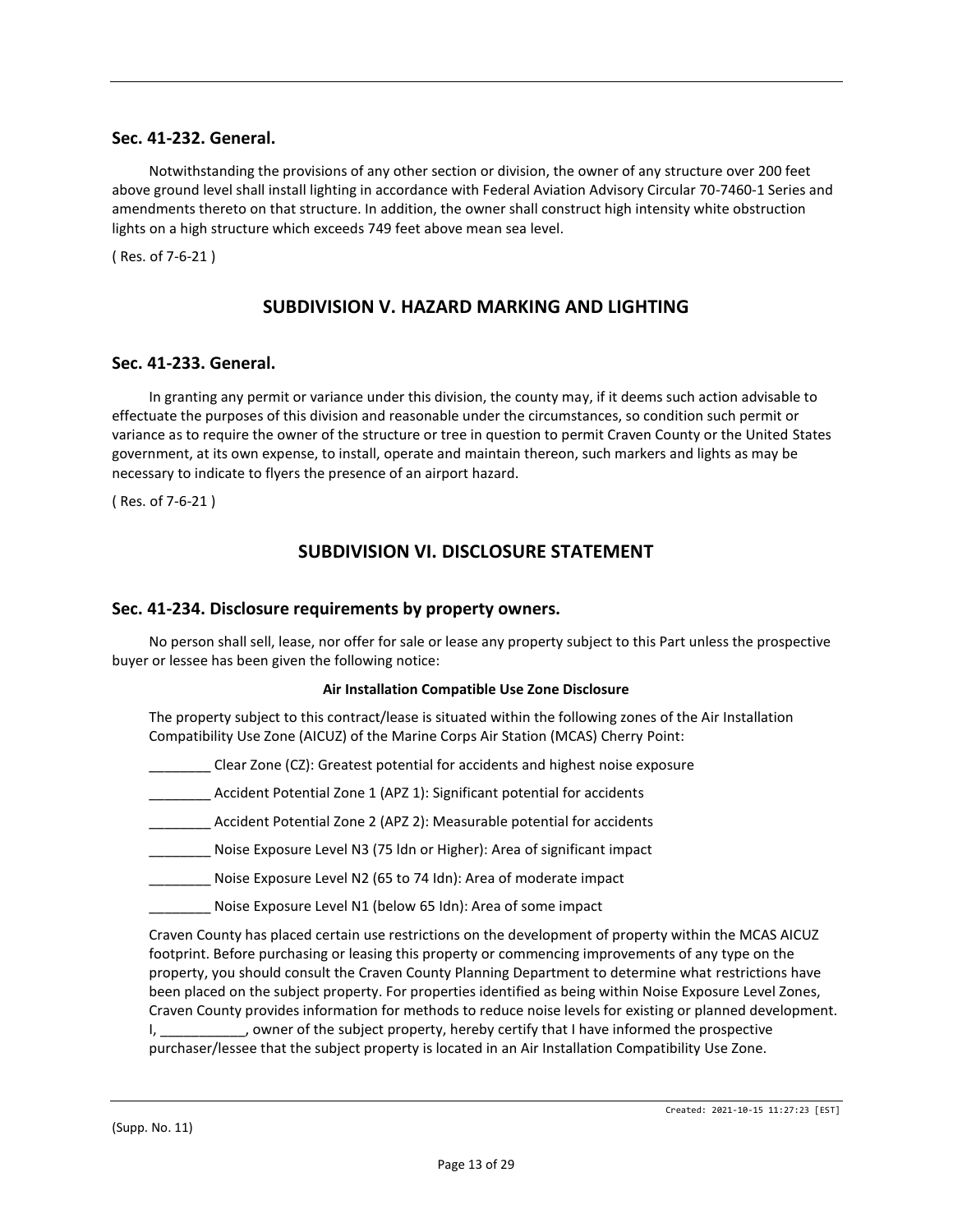\_\_\_\_\_\_\_\_ Owner

\_\_\_\_\_\_\_\_ Owner

As a prospective purchaser/lessee of the subject property, I hereby certify that I have been informed that the subject property is subject to the above requirements of Craven County's Marine Corps Air Station Zoning Ordinance.

\_\_\_\_\_\_\_\_\_\_\_ \_\_\_\_\_\_\_\_\_\_\_

( Res. of 7-6-21 )

#### **Sec. 41-235. Disclosure requirements for approval of subdivision plats.**

No preliminary or final plat approval under Craven County's Subdivision Ordinance shall be given for any property subject to this division unless such plat contains a notice in form substantially as follows:

#### **Air Installation Compatible Use Zone Disclosure**

The property depicted on this plat is situated within the following zones of the Air Installation Compatibility Use Zone (AICUZ) of the Marine Corps Air Station (MCAS) Cherry Point:

- \_\_\_\_\_\_\_\_ Clear Zone (CZ): Greatest potential for accidents and highest noise exposure
- Accident Potential Zone 1 (APZ 1): Significant potential for accidents
- \_\_\_\_\_\_\_\_ Accident Potential Zone 2 (APZ 2): Measurable potential for accidents
- \_\_\_\_\_\_\_\_ Noise Exposure Level N3 (75 ldn or Higher): Area of significant impact
- Noise Exposure Level N2 (65 to 74 Idn): Area of moderate impact
- Noise Exposure Level N1 (below 65 Idn): Area of some impact

Craven County has placed certain use restrictions on the development of property within the MCAS AICUZ footprint. Before purchasing this property or commencing improvements of any type on the property, you should consult the Craven County Planning Department to determine what restrictions have been placed on the subject property. For properties identified as being within Noise Exposure Level Zones, Craven County provides information for methods to reduce noise levels for existing or planned development.

( Res. of 7-6-21 )

#### **Sec. 41-236. Disclosure requirements for issuance of improvement permits.**

No permit or license for any improvement on any property subject to this division shall be issued by Craven County until the applicant thereof has acknowledged in writing the following disclosure:

#### **Air Installation Compatible Use Zone Disclosure**

The property for which a (insert type of permit) has been requested is situated within the following zones of the Air Installation Compatibility Use Zone (AICUZ) of the Marine Corps Air Station (MCAS) Cherry Point:

\_\_\_\_\_\_\_\_ Clear Zone (CZ): Greatest potential for accidents and highest noise exposure

Accident Potential Zone 1 (APZ 1): Significant potential for accidents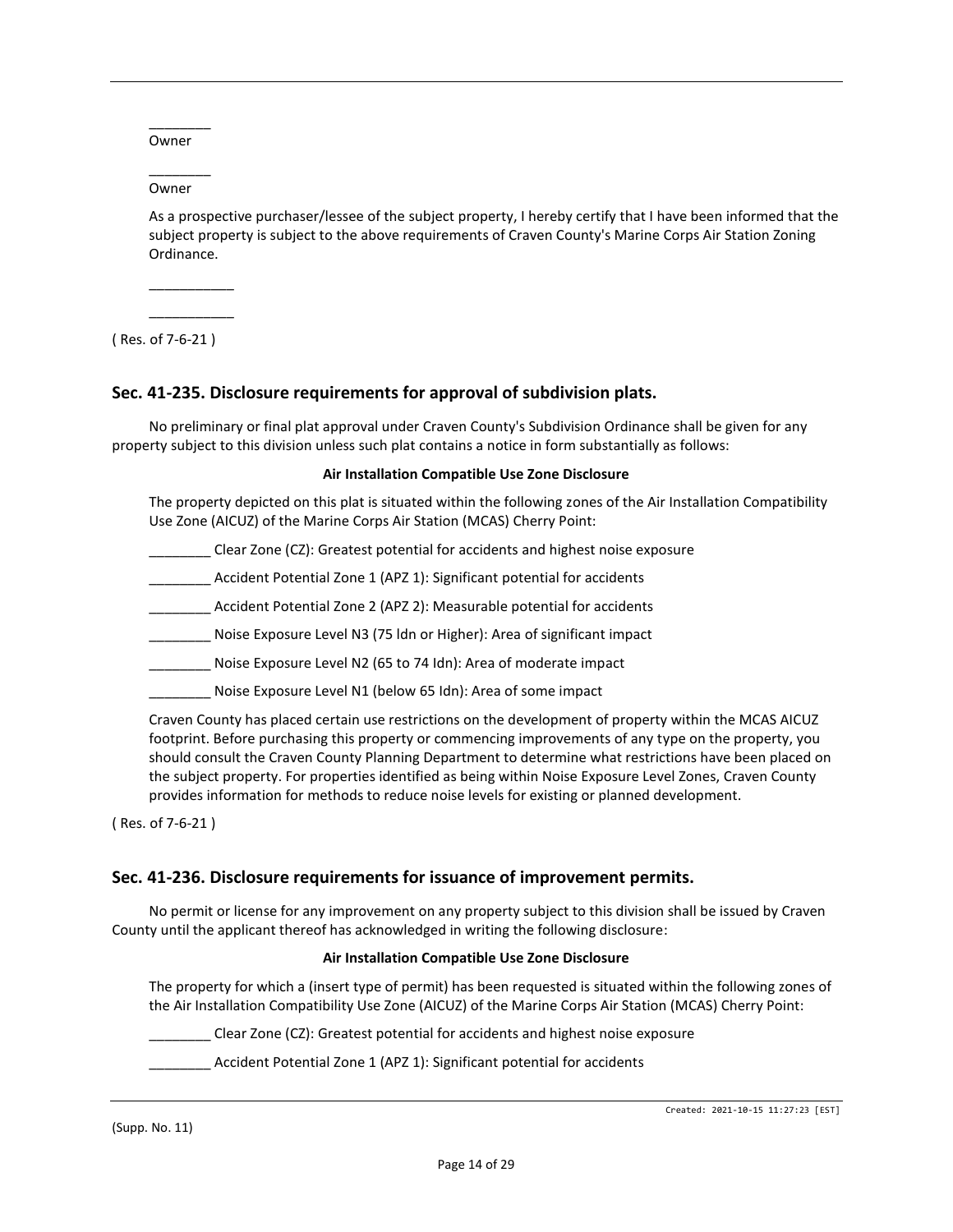Accident Potential Zone 2 (APZ 2): Measurable potential for accidents

\_\_\_\_\_\_\_\_ Noise Exposure Level N3 (75 ldn or Higher): Area of significant impact

\_\_\_\_\_\_\_\_ Noise Exposure Level N2 (65 to 74 Idn): Area of moderate impact

Noise Exposure Level N1 (below 65 Idn): Area of some impact

Craven County has placed certain use restrictions on the development of the property within the MCAS AICUZ footprint. Before purchasing the above property or commencing improvements of any type on the property, you should consult the Craven County Planning Department to determine what restrictions have been placed on the subject property. For properties identified as being within Noise Exposure Level Zones, Craven County provides information for methods to reduce noise levels for existing or planned development.

I, \_\_\_\_\_\_\_\_\_\_\_, owner of the subject property, hereby certify that I have informed that the subject property is located in an Air Installation Compatibility Use Zone.

\_\_\_\_\_\_\_\_ Owner

\_\_\_\_\_\_\_\_ Owner

( Res. of 7-6-21 )

## **Sec. 41-237. Disclosure requirements through tax records.**

(1) The Craven County Tax Assessor shall include a disclosure in form substantially as follows on the Craven County Geographic Information System for properties subject to this article:

#### **Air Installation Compatible Use Zone Disclosure**

The property is situated within the following zones of the Air Installation Compatibility Use Zone (AICUZ) of the Marine Corps Air Station (MCAS) Cherry Point:

\_\_\_\_\_\_\_\_ Clear Zone (CZ): Greatest potential for accidents and highest noise exposure

\_\_\_\_\_\_\_\_ Accident Potential Zone 1 (APZ 1): Significant potential for accidents

\_\_\_\_\_\_\_\_ Accident Potential Zone 2 (APZ 2): Measurable potential for accidents

\_\_\_\_\_\_\_\_ Noise Exposure Level N3 (75 ldn or Higher): Area of significant impact

\_\_\_\_\_\_\_\_ Noise Exposure Level N2 (65 to 74 Idn): Area of moderate impact

Noise Exposure Level N1 (below 65 Idn): Area of some impact

Craven County has placed certain use restrictions on the development of the property within the MCAS AICUZ footprint. Before purchasing the above property or commencing improvements of any type on the property, you should consult the Craven County Planning Department to determine what restrictions have been placed on the subject property. For properties identified as being within Noise Exposure Level Zones, Craven County provides information for methods to reduce noise levels for existing or planned development.

(2) The Craven County Tax Assessor shall include a disclosure in form substantially as follows in all tax notices or billing statements for properties subject to this article:

#### **Air Installation Compatible Use Zone Disclosure**

This property is situated within the Air Installation Compatibility Use Zone (AICUZ) of the Marine Corps Air Station (MCAS) Cherry Point. Craven County has placed certain use restrictions on the development of the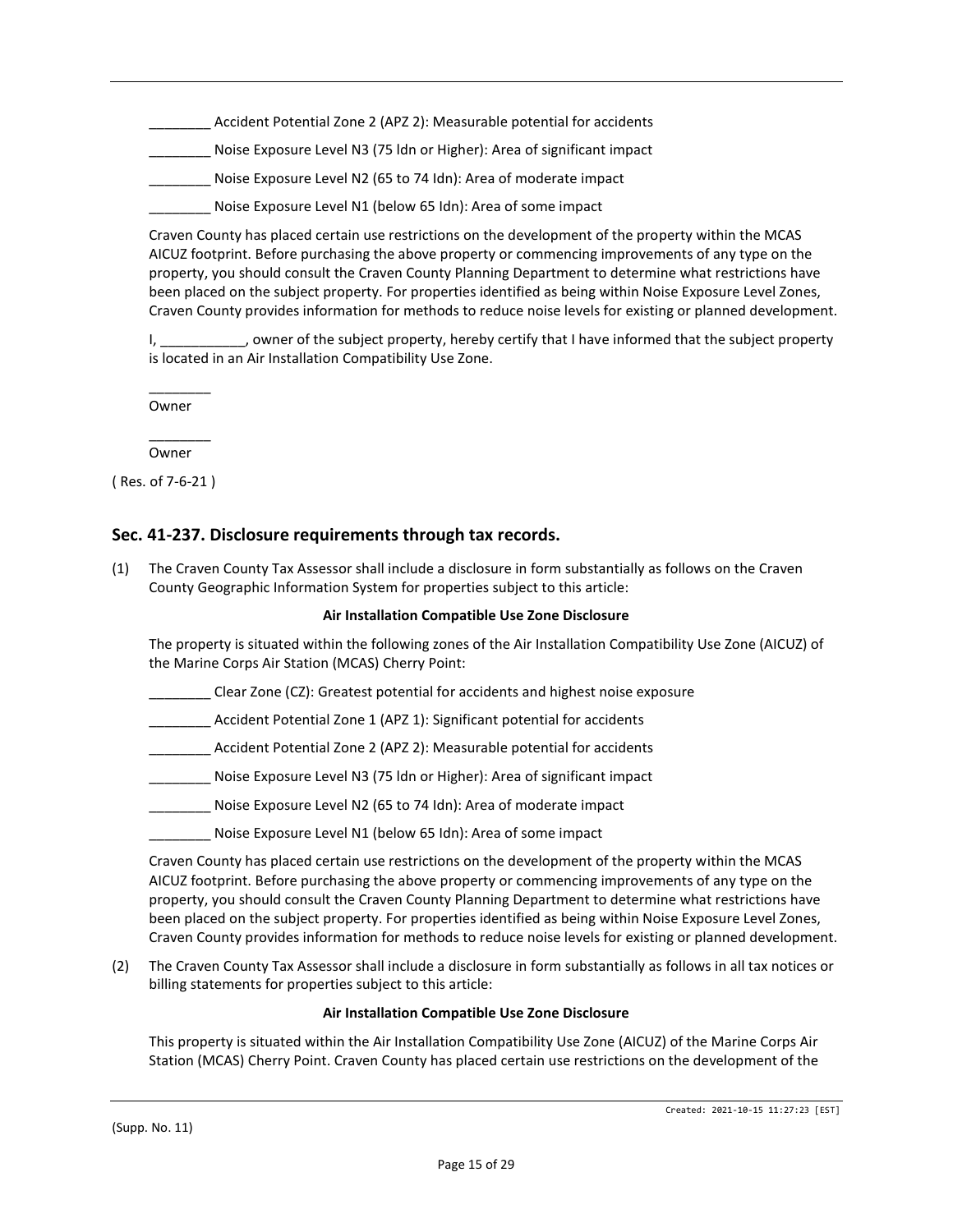property within the MCAS AICUZ footprint. Before commencing improvements of any type on the property, you should consult the Craven County Planning Department to determine what restrictions have been placed on the subject property. For properties identified as being within Noise Exposure Level Zones, Craven County provides information for methods to reduce noise levels for existing or planned development. Lastly, before selling or leasing this property, the owner of this property must give to prospective purchasers and lessees certain notices concerning the fact that this property is within the Air Installation Compatibility Use Zone and subject to certain development restrictions.

( Res. of 7-6-21 )

## **Sec. 41-238. Disclosure requirements on public roads and rights-of-way.**

The planning director shall, in cooperation with the State of North Carolina and other entities having legal jurisdiction over public roads and public rights-of-way, place on the outermost boundaries of the territorial jurisdiction of this division public information signs indicating that the area entered is subject to the provisions of this division.

( Res. of 7-6-21 )

# **SUBDIVISION VI. MCAS CHERRY POINT AIR INSTALLATION COMPATIBLE USE ZONE FOOTPRINT**

## **Sec. 41-241. Improvement permits, disclosures to buyers of certain land.**

- (a) The areas designated as B-3, B-2, C-3 and C-2 on the map entitled "MCAS Cherry Point Air Installation Compatible Use Zone (AICUZ) Footprint" are hereby designated areas of concern because of high noise and potential aircraft crash hazards in the Cherry Point Marine Base area of Craven County.
- (b) Prior to the Craven County division of environmental health issuing an improvement permit, the permittee shall execute a disclosure statement provided by the Craven County division of environmental health that said permittee has been shown a map of said area designated as an area of concern and has been advised of the high noise level and the potential aircraft crash hazards in said area.
- (c) The Craven County division of environmental health shall post, in a conspicuous place, the map or diagram of the areas specified in this section as areas of concern as shown on the map entitled "MCAS Cherry Point AICUZ Footprint" and there shall also be placed on file with the clerk of the Board of Commissioners of Craven County a copy of said map for inspection by the public.

( Res. of 7-6-21 )

## **Secs. 41-242—41-250. Reserved.**

# *DIVISION 3. COASTAL CAROLINA REGIONAL AIRPORT ZONING AND HEIGHT CONTROL ORDINANCE*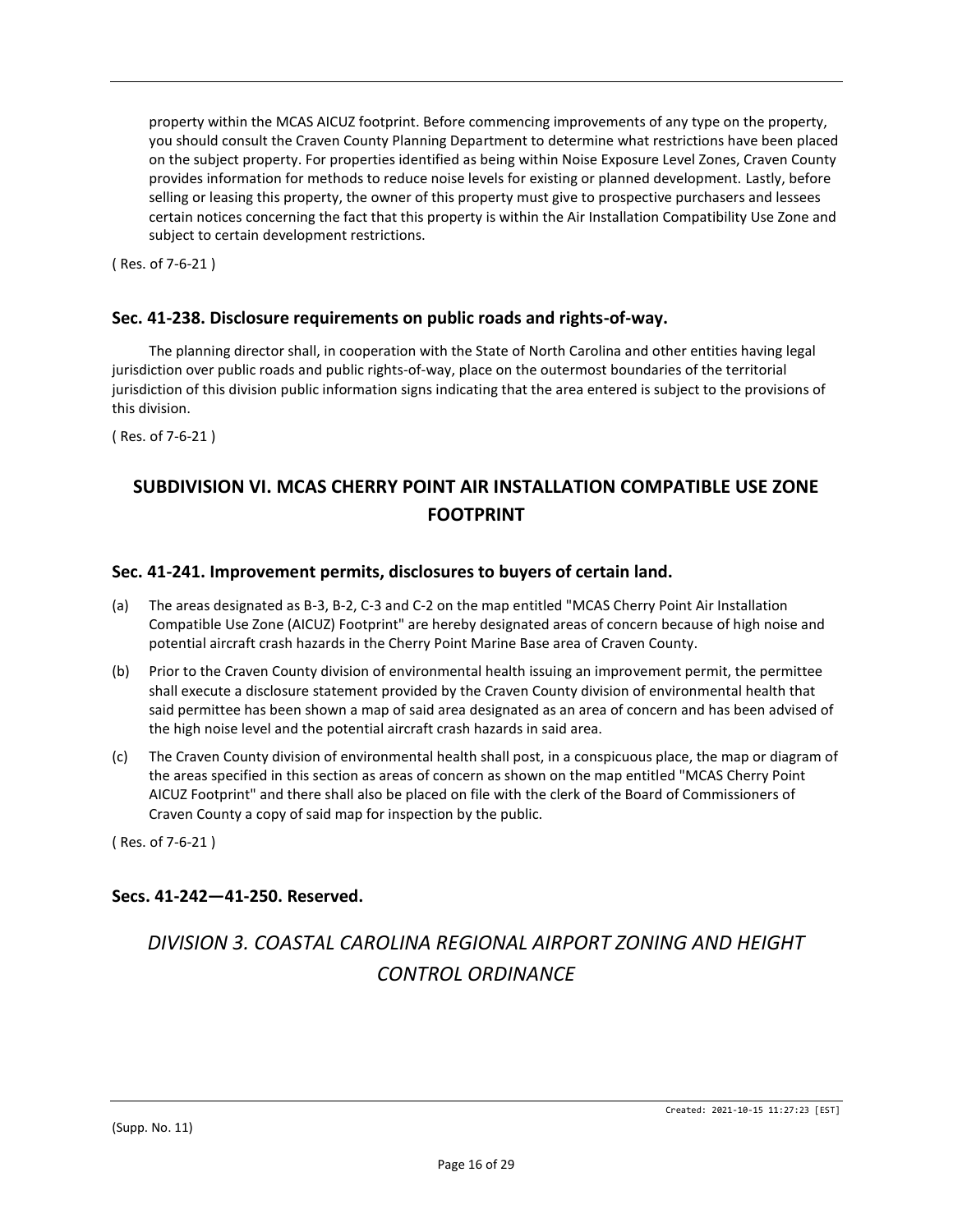## **Sec. 41-251. General.**

- (1) *Jurisdiction.* The regulations set forth in this division shall be applicable within the area depicted on a map entitled "Craven County, North Carolina Zoning Boundary Map," on file and available for inspection during normal business hours at the office of the clerk to the board of county commissioners and the Craven County Planning Department. Copies of said map may be reproduced by any method of reproduction that gives legible and permanent copies and, when certified by the clerk to the board of commissioners in accordance with G.S. 153A-50, said copy shall be admissible into evidence and shall have the same force and effect as would the original map.
- (2) *Interpreting permitted uses.* If a use is not specifically listed in any of the districts listed in this division, then said use is expressly prohibited.
- (3) *Title.* This division shall be known as "Craven County, North Carolina Coastal Carolina Regional Airport Zoning and Height Control Ordinance" and may be cited as the "Zoning and Height Control Ordinance".

( Res. of 7-6-21 )

## **Sec. 41-252. Definitions.**

- (1) *General.* For the purpose of this division certain terms or words used herein shall be interpreted as follows:
- (2) *Tense and number.*
	- (a) The present tense includes the future tense and the future tense includes the present tense.
	- (b) The singular number includes the plural number and the plural number includes the singular number.
- (3) *Word interpretations.*
	- (a) The word "may" is permissive.
	- (b) The words "shall" and "will" are mandatory.
	- (c) The words "used" or "occupied" include the words intended, designed, or arranged to be used or occupied.
	- (d) The word "lot" includes the words plat or parcel.
- (4) *Definitions.* Unless otherwise specifically provided, or unless otherwise clearly required by the context, the words and phrases defined in this section shall have the meanings herein set forth when used in this division. If a word or phrase used in this division is not defined by this section, elsewhere in this article or elsewhere in this chapter, to the extent such word or phrase is defined in G.S. ch. 160D, the definition contained in G.S. ch. 160D shall control.

*Accessory use.* A use incidental to, and on the same lot as, a principal use. Examples of accessory uses include, but are not limited to, detached garage, storage shed, deck, carport, swimming pool.

*Airport.* The Coastal Carolina Regional Airport.

*Airport elevation.* The highest point of an airport's usable landing area measured in feet from sea level.

*Airport height restriction zones.* The definitions of these zones are set forth in section 41-253 of this division.

*Approach surface.* A surface longitudinally centered on the extended runway centerline, extending outward and upward from the end of the primary surface and at the same slope as the airport height restriction zones limitations set forth in subsection 41-253(3) of this division. In plan view the perimeter of the approach surface coincides with the perimeter of the approach zone.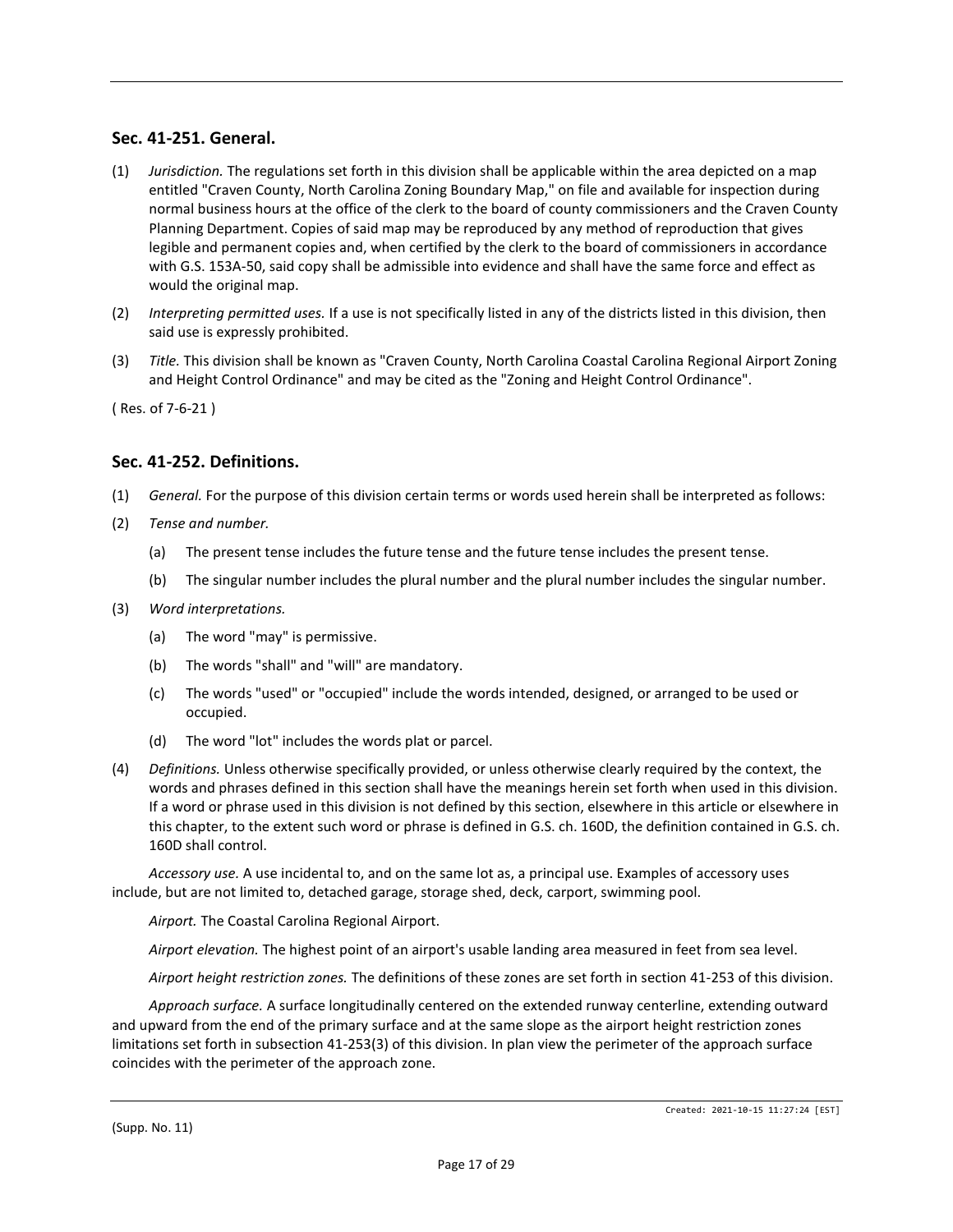*Building restriction line (BRL).* The BRL is the area as shown on the Coastal Carolina Regional Airport Layout Plan, as adopted by the Coastal Carolina Regional Airport Authority, in existence on the date of adoption of this Part, or as subsequently amended by the Coastal Carolina Regional Airport Authority.

*Conical zone.* Slopes 20 feet outward for each foot upward beginning at the periphery of the horizontal zone and at 150 feet above the airport elevation and extending to a height of 350 feet above the airport elevation.

*Construction.* The erection or alteration of any structure either of a permanent or temporary character.

*Duplex dwelling unit.* A structure which contains two dwelling units.

*Excepted height limitations.* Nothing in this division shall be construed as prohibiting the construction or maintenance of any structure to a height up to 50 feet above the surface of the land. This exception would only apply to construction or maintenance of structures outside of the approach surface.

*Family.* Two or more persons related by blood, marriage or adoption, and living together as a single housekeeping unit.

*Forestry.* The cultivation and harvesting of trees. The term shall not include the retail sale of trees or similar products.

*Gathering.* A residential or nonresidential structure, group of structures, or designated open area designed for occupancy or use by 25 or more people for any purpose, and whether for public or private uses including places of employment. The size of the gathering structure or open area shall be determined by any of the following: zoning permit, building permit, or fire code regulations.

*Group care facility.* An establishment qualified for a license by the State of North Carolina for the provision of resident services of seven or more individuals of whom one or more are unrelated, and who are either handicapped, aged, disabled, or who are runaway, disturbed, or emotionally deprived children and who are undergoing rehabilitation or extended care, and who are provided services to meet their needs. For the purposes of this definition included are group homes for all ages, halfway houses, boarding home for children, and convalescent and nursing homes.

*Hazard to air navigation.* An obstruction determined to have a substantial adverse effect on the safe and efficient utilization of the navigable airspace.

*Height.* The overall height of a structure, including any appurtenance thereon, and for the purpose of determining the height limitations set forth herein, the datum shall be mean sea level elevation unless otherwise specified.

*Home occupation.* A commercial activity that (i) is conducted by a person on the same lot (in the airport zone/airport development - mixed-use zone) where such person resides; and (ii) is not so insubstantial or incidental or is not so commonly associated with the residential use as to be regarded as an accessory use, but that can be conducted without any significantly adverse impact on the surrounding neighborhood. Home occupations may be located on detached structures provided that the use conforms to limitations imposed by this division and does not exceed 400 square feet in total floor area or 25 percent of the primary structure whichever is less.

Without limiting the generality of the foregoing, a use may not be regarded as having an insignificantly adverse impact on the surrounding neighborhood if one or more of the following conditions exist: (i) goods, stock in trade, or other commodities are displayed; (ii) any on-premises retail sales occur; (iii) more than one person not a resident on the premises is employed in connection with the purported home occupation; (iv) the use creates objectionable noise, fumes, odor, dust or electrical interference; or (v) more than 25 percent of the total gross floor area of residential buildings plus other buildings housing the purported home occupation, or more than 500 square feet of gross floor area (whichever is less), is used for home occupation purposes.

Created: 2021-10-15 11:27:24 [EST]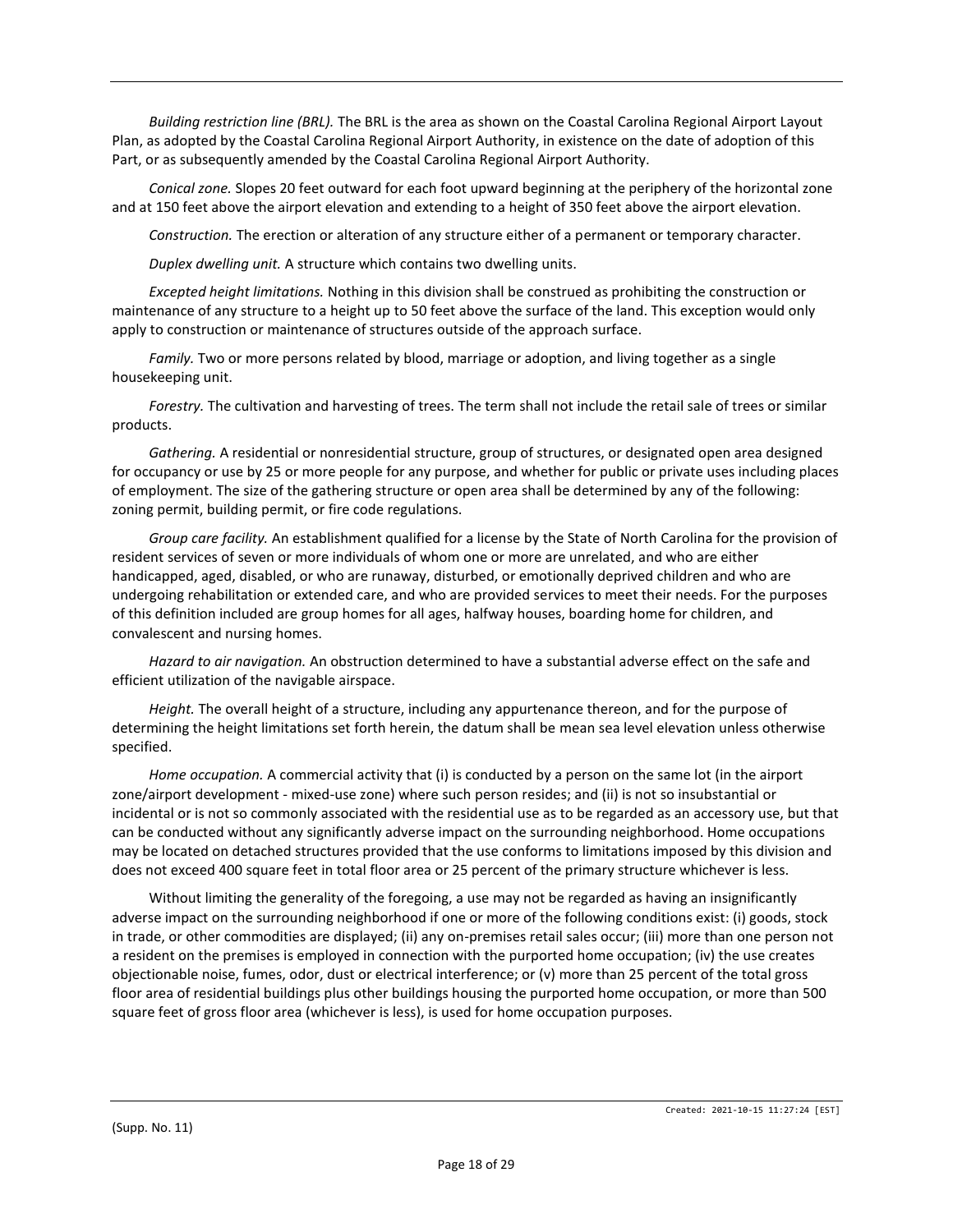The following is a non-exhaustive list of enterprises that may be home occupations if they have met the above criteria: (i) the office or studio of a physician, dentist, artist, musician, lawyer, architect, teacher, or similar professions; (ii) workshops, greenhouses, or kilns; (iii) dressmaking or hairdressing studios.

*Horizontal surface.* A horizontal plane 150 feet above the established airport elevation or at a height of 169 feet above mean sea level, the perimeter of which in plan coincides with the perimeter of the horizontal zone.

*Larger than utility runway.* A runway that is constructed for and intended to be used by propeller driven aircraft of greater than 12,500 pounds maximum gross weight and jet powered aircraft.

*Lot.* The least fractional part of subdivided lands, which have been duly recorded, having fixed boundaries, an assigned number, letter or other name through which it may be identified. "Lot" also means any other individual tract or parcel of land, even if not part of a subdivision.

*Manufactured home.* A structure, transportable in one or more sections, which in the traveling mode is eight body feet or more in width, or 40 body feet or more in length, or, when erected on site, is 320 or more square feet; and which is built on a permanent chassis and designed to be used as a dwelling, with or without permanent foundation when connected to the required utilities, including the plumbing, heating, air conditioning and electrical systems contained therein. "Manufactured home" includes any structure that meets all of the requirements of this subsection except the size requirements and with respect to which the manufacturer voluntarily files a certification required by the Secretary of HUD and complies with the standards established under the Act.

*Manufactured home lot.* A manufactured home lot is a piece of land within a manufactured home park whose boundaries are delineated in accordance with the requirements of this Part.

*Manufactured home park or courts.* A parcel, or contiguous parcels, of land divided into two or more manufactured home lots for rent.

*Manufactured home/recreational vehicle space.* A plot of land within a MH/RV park designed for the accommodation of a single manufactured home/recreational vehicle.

*Manufactured home/recreational vehicle stand.* That portion of the manufactured home/recreational vehicle space designed for and used as the area occupied by the MH/RV proper.

*Multifamily dwelling.* A structure which contains three or more dwelling units.

*Nonconforming use.* Any structure use of land which was lawfully in existence prior to the enactment of the regulations and which does not conform to these regulations.

*Non-precision instrument runway.* A runway having an existing instrument approach procedure utilizing air navigation facilities with only horizontal guidance, or area type navigation equipment, for which a straight-in nonprecision instrument approach procedure has been approved or planned.

*Nonresidential.* Any building/structures over 50 feet in height.

*Obstruction.* Any structure other object, including a mobile object, which exceeds a limiting height set forth in subsection 41-253(4) of this division. Trees outside the transition zones are exempt.

*Precision instrument runway.* A runway having an existing instrument approach procedure utilizing an instrument landing system (ILS) or a precision approach radar (PAR). It also means a runway for which a precision approach system is planned and is so indicated on an approved airport layout plan or any other planning document.

*Primary surface: means a surface longitudinally centered on a runway.* When the runway has a specially prepared hard surface, the primary surface extends 200 feet beyond each end of that runway; for military runways or when the runway has no specially prepared hard surface, or planned hard surface, the primary surface ends at each end of that runway. The width of the primary surface is set forth in section 41-253 of this division. The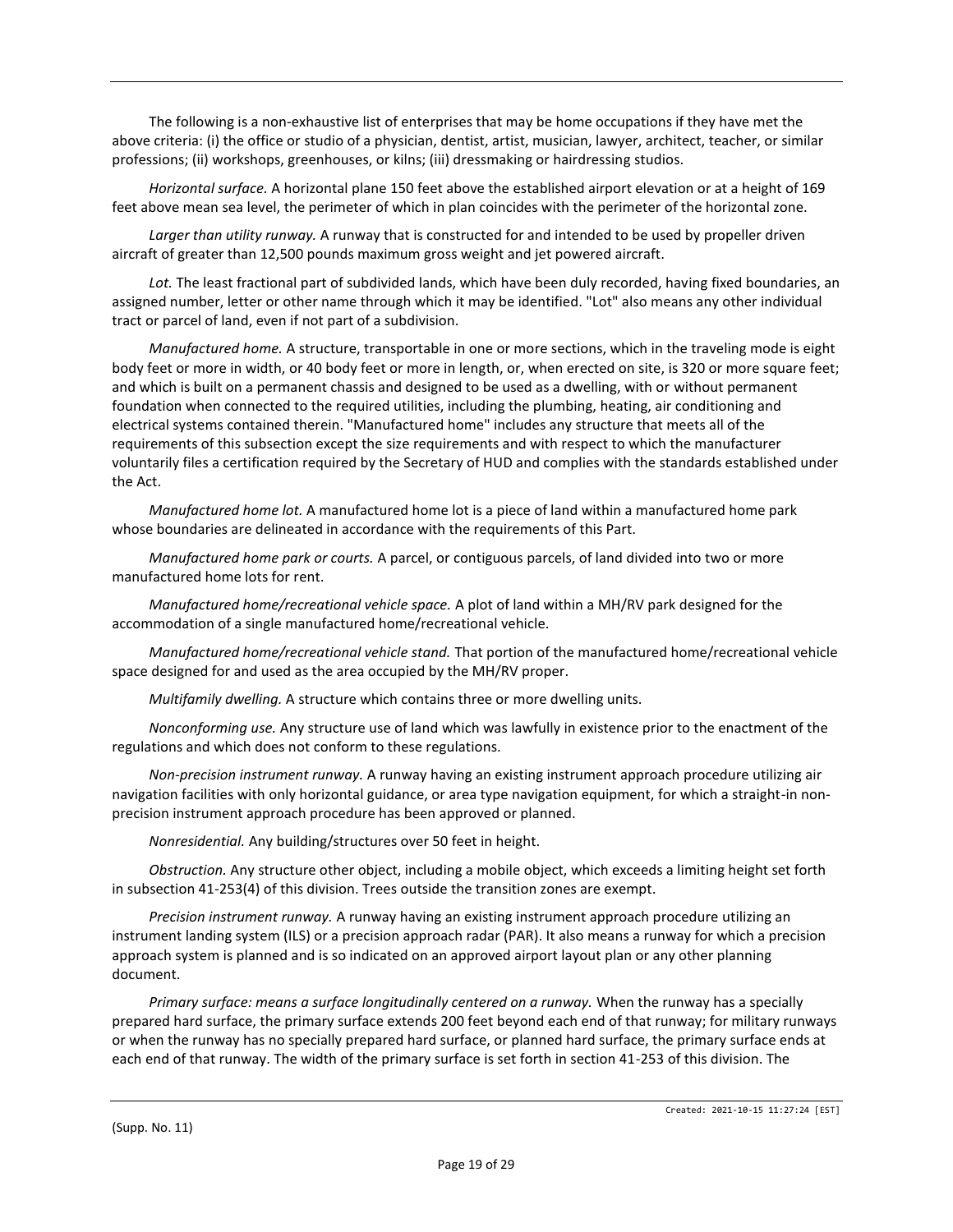elevation of any point on the primary surface is the same as the elevation of the nearest point on the runway centerline.

*Professional service.* Work done for others, predominantly on the premises of the office, by someone trained and engaged in such work for a career; e.g., doctors, lawyers, accountants, beauticians, massage therapists, real estate services. The display and sale of goods is not the primary function of the service.

*Public facilities.* Any facility, including but not limited to buildings, property, recreation areas, and roads, which are leased or otherwise operated or funded by a governmental body or public entity.

*Quasi-public service.* A service provided by an entity that although private in ownership and/or membership, provides for a necessity or convenience for the general public and not any specific person or group of persons. Such facilities or structures owned or operated by a nonprofit, religious, or charitable institution that provides educational, cultural, recreational, religious, or other similar types of public services.

*Residential hotel.* A building or group of buildings providing lodging for persons, with or without meals, and intended and used for the accommodation of transient lodgers in suites designed in such a fashion that reflects the intended use for transient lodgers and not for permanent residential accommodation. Suites may have one or more rooms in addition to bathrooms, water closet compartments, laundry, pantry, foyer, communicating corridor, closets, or any dining alcove. Kitchen areas separate from the living or sleeping areas shall be provided and cooking may be done only in the kitchen area. The definition of residential hotels shall not include housing units, but may include services ordinarily provided by hotels, such as maid, desk, and laundry services.

*Runway.* A defined area on an airport prepared for landing and take-off of aircraft along its length.

*Runway protection zone (RPZ).* The RPZ's function is to enhance the protection of people and property on the ground. This is achieved through airport owner control over RPZs. Such control includes clearing RPZ areas (and maintaining them clear) of incompatible objects and activities. This area is identified within the Coastal Carolina Regional Airport's Airport Layout Plan.

*Single-family dwelling.* A detached structure which is designed for or occupied exclusively as a residence for one family.

*Structure.* Any object constructed or installed by man, including, but not limited to, buildings, towers, smokestacks, utility poles, and overhead transmission lines.

*Transitional surfaces.* Surfaces extended outward at 90-degree angles to the runway centerline and the runway centerline extended at a slope of seven feet horizontally for each foot vertically from the sides of the primary and approach surfaces to where they intersect the horizontal and conical surfaces. Transitional surfaces for those portions of the precision approach surfaces, which project through and beyond the limits of the conical surface, extend a distance of 5,000 feet measured seven feet outward for each foot upward beginning at the sides of and at the same elevation as the approach surface, and extending a horizontal distance of 5,000 feet measured at 90-degree angles to the extended runway centerline.

*Use.* The purpose for which land or a building is arranged, designed, occupied, or maintained.

*Utility runway.* A runway that is constructed for and intended to be used by propeller driven aircraft of 12,500 pounds maximum gross weight and less.

( Res. of 7-6-21 )

## **Sec. 41-253. Zoning and height restrictions.**

(1) *General.* Notwithstanding any other provisions of this division, no structure may be built within any zoned area established by this division which in any way endangers or interferes with the landing, takeoff, or maneuvering of aircraft intending to use the airport. In the interest of aviation and public safety, the Coastal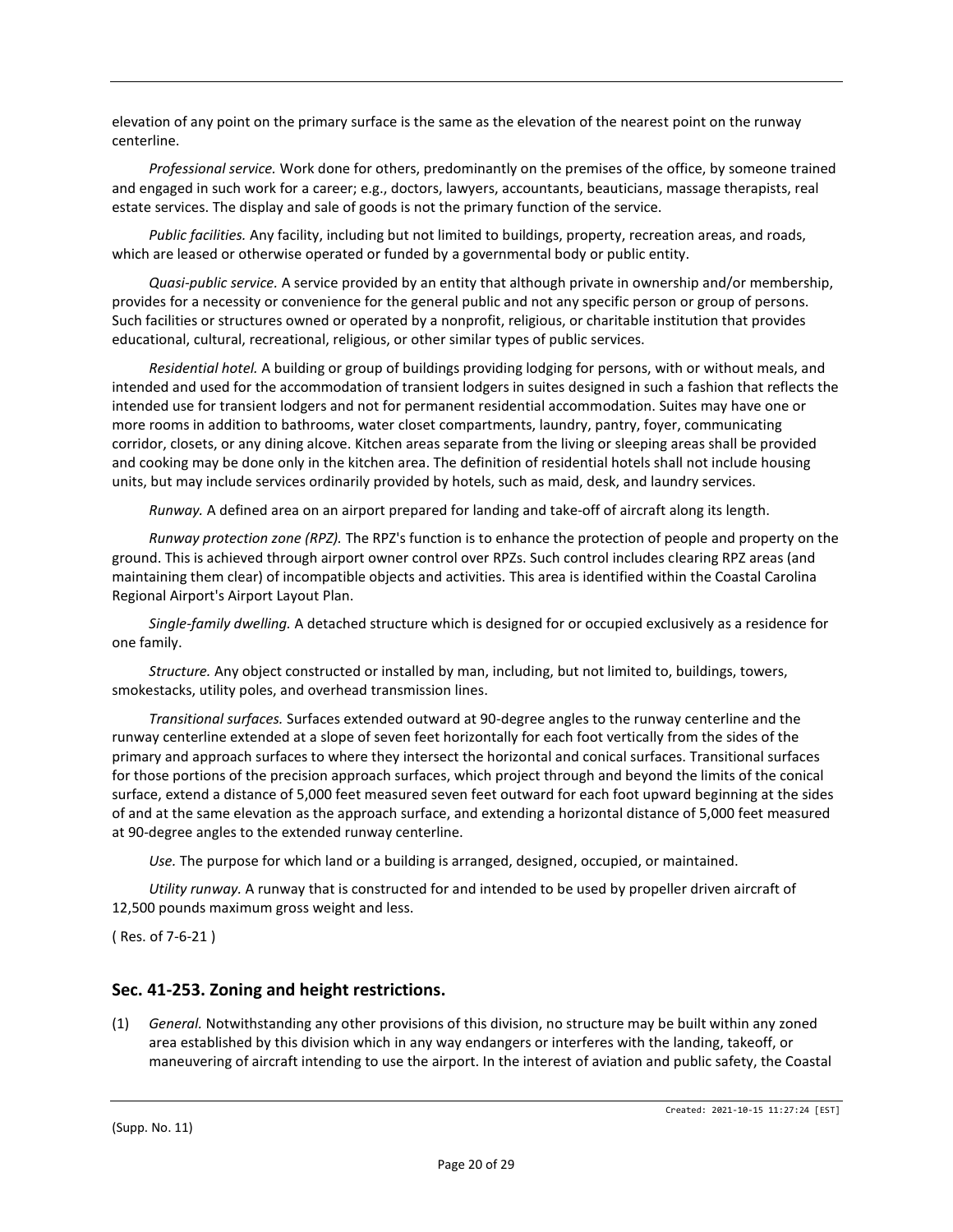Carolina Regional Airport Authority will ensure that all aircraft operating within the zonal areas of this division comply with the Federal Aviation Administration requirements for normal flight activity in the immediate vicinity of the airport.

- (2) *Airport height restriction zones map attached.* In order to carry out the provisions of this division, there are hereby created and established certain zones which include all of the land lying beneath the approach surfaces, transitional surfaces, horizontal surfaces, and conical surfaces as they apply to Coastal Carolina Regional Airport. Such zones are shown on the Craven County Zoning and Height Control Map consisting of one sheet, prepared by Holland Consulting Planners, Inc., and dated July 1, 2006, which is by reference made a part of this division. A lot located in more than one of the following zones is considered to be only in the zone with the more restrictive height limitation. The various height restriction zones are hereby established and defined as follows:
	- (a) *Utility runway non-precision instrument approach zone (runway 13 and runway 31).* The inner edge of this approach zone coincides with the width of the primary surface and is 500 feet wide. The approach zone expands outward uniformly to a width of 2,000 feet at a horizontal distance of 5,000 feet from the primary surface. Its centerline is the continuation of the centerline of the runway.
	- (b) *Non-precision instrument approach zone (runway 22).* The inner edge of this approach zone coincides with the width of the primary surface and is 1,000 feet wide. The approach zone expands outward uniformly to a width of 3,500 feet at a horizontal distance of 10,000 feet from the primary surface. Its centerline is the continuation of the centerline of the runway.
	- (c) *Precision instrument runway approach zone (runway 4).* The inner edge of this approach zone coincides with the width of the primary surface and is 1,000 feet wide. The approach zone expands outward uniformly to a width of 16,000 feet at a horizontal distance of 50,000 feet from the primary surface. Its centerline is the continuation of the centerline of the runway.
	- (d) *Transitional zones.* The transitional zones are the areas beneath the transitional surfaces.
	- (e) *Horizontal zone.* The horizontal zone is established by swinging arcs of 5,000 feet radii for all runways designated utility or visual and 10,000 feet for all others from the center of each end of the primary surface of each runway and connecting the adjacent arcs by drawing lines tangent to those arcs. The horizontal zone does not include the approach and transitional zones.
	- (f) *Conical zone.* The conical zone is established as the area that commences at the periphery of the horizontal zone and extends outward from the horizontal zone at a slope of 20 to one for a distance of 4,000 feet.
- (3) *Airport height zone restrictions.* Except as otherwise provided in this division, no structure shall be erected, altered, or maintained in any zone created by this division, to a height in excess of the applicable height limit herein established for such zone. Such applicable height limitations are hereby established for each of the zones in question as follows:
	- (a) *Utility runway visual approach zone.* Slopes 20 feet outward for each foot upward beginning at the end of and at the same elevation as the primary surface and extending to a horizontal distance of 5,000 feet along the extended runway centerline.
	- (b) *Non-precision instrument approach zone.* Slopes 34 feet outward for each foot upward beginning at the end of and at the same elevation as the primary surface and extending to a horizontal distance of 10,000 feet along the extended runway centerline.
	- (c) *Precision instrument runway approach zone.* Slopes 50 feet outward for each foot upward beginning at the end of and at the same elevation as the primary surface and extending to a horizontal distance of 10,000 feet along the extended runway centerline; thence slopes outward 40 feet horizontally for each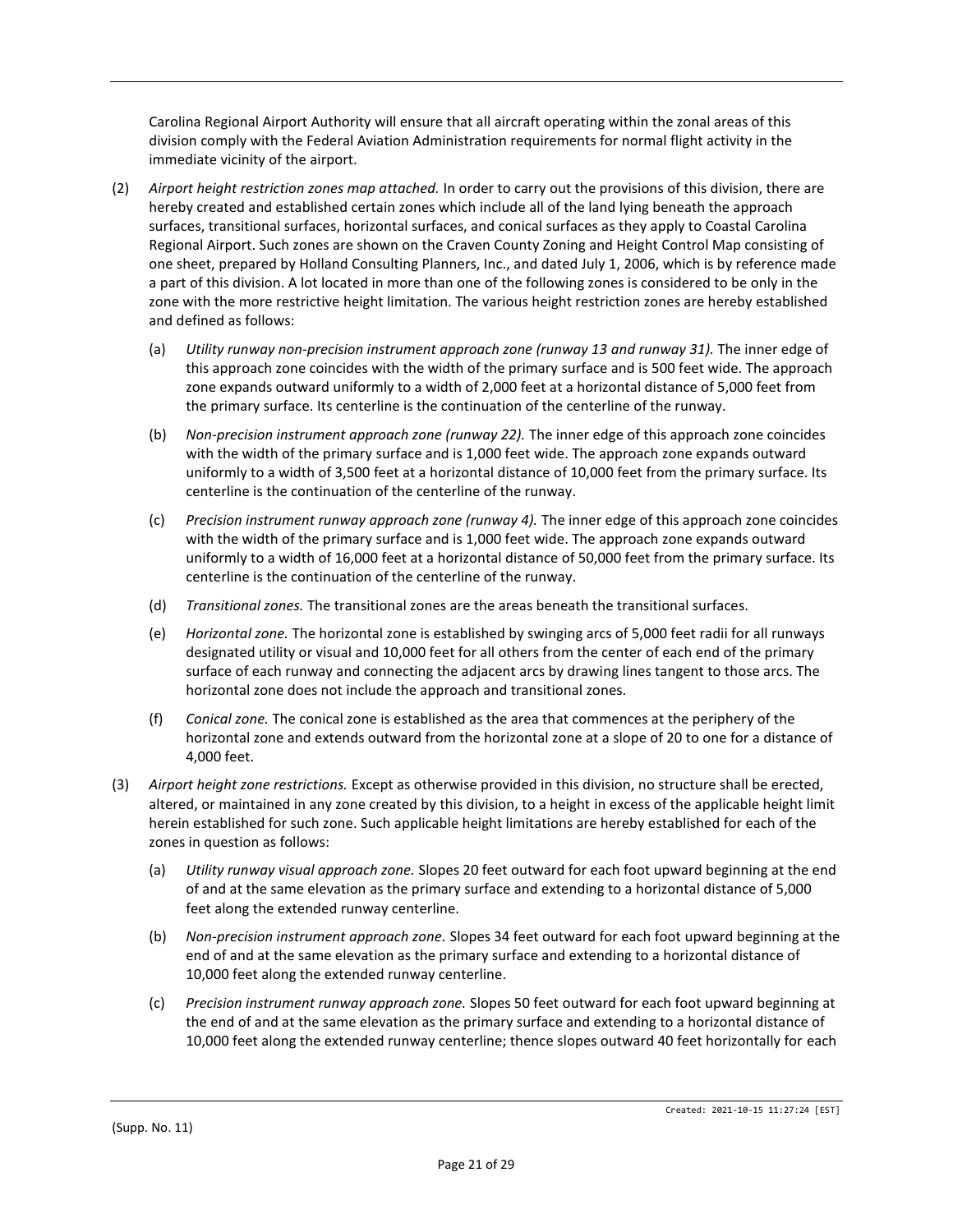foot vertically to an additional horizontal distance of 40,000 feet along the extended runway centerline.

- (d) *Transitional zone.* Slopes seven feet outward for each foot upward beginning at the sides of and at the same elevation as the primary surface and the approach surface and extending to a height of 150 feet above the airport elevation, which is 19.0 feet above mean sea level. In addition to the foregoing, there are established height limits sloping seven feet outward for each foot upward beginning at the sides of and at the same elevation as the approach surface and extending to where they intersect the conical surface. Where the precision instrument runway approach zone projects beyond the conical zone, there are established height limits sloping seven feet outward for each foot upward beginning at the sides of and at the same elevation as the approach surface and extending a horizontal distance of 5,000 feet measured at 90-degree angles to the extended runway centerline.
- (e) *Horizontal zone.* Established at 150 feet above the airport elevation or at a height of 169.0 feet above mean sea level.
- (f) *Conical zone.* Slopes 20 feet outward for each foot upward beginning at the periphery of the horizontal zone and at 150 feet above the airport elevation and extending to a height of 350 feet above the airport elevation, 369.0 feet above mean sea level.
- (g) *Excepted height limitations.* Nothing in this division shall be construed as prohibiting the construction or maintenance of any structure to a height up to 50 feet above the surface of the land. This exception would only apply to construction or maintenance of structures outside of the approach surface.
- (4) *Airport zoning and height control zones.* In order to carry out the provisions of this division, there are hereby created and established certain zones for the purpose of regulating zoning to prohibit uses which may be hazardous to the safe operation of aircraft. Such zones are shown on the Craven County Zoning and Height Control Map consisting of one sheet, prepared by Holland Consulting Planners, Inc., and The LPA Group of North Carolina, P.A., and dated July 1, 2006, which is by reference made a part of this division. A lot located in more than one zoning and height control zone is considered to be only in the zone with the more restrictive limitation; the airport zone is more restrictive than the airport development - mixed-use zone. The various zoning and height control zones are hereby established and defined as follows:
	- (a) *Airport zone.* This zone is intended to be applied to properties which lie within the runway protection zones (RPZ), building restriction line, and all property owned by the airport. The zone is intended to regulate the development of land uses which are incompatible with safe airport operation.
	- (b) *Airport development—Mixed-use zone.* This zone allows the development of mixed land uses which will not be hazardous or in any way detrimental to safe airport operation. The purpose of the zone is to protect the safety and welfare of the airport and the residents of Craven County.
- (5) *Airport zoning and height control zone restrictions.* Airport and airport development-mixed use zones shall allow permitted uses as defined by this section. All uses not specifically allowed as permitted uses are prohibited unless allowed as a special use as specified in subsection (a)(2) of this subsection.
	- (a) *Airport zone.*
		- 1. *Airport zone permitted uses.* The following uses are permitted by right unless the use would violate the height limitations as defined in subsection (4):
			- a. All agricultural uses including the commercial raising of animals or fowl which would not adversely affect safe airport operations.
			- b. Landscape nursery, cemetery, and low intensity or open recreation areas, which do not include buildings or structures.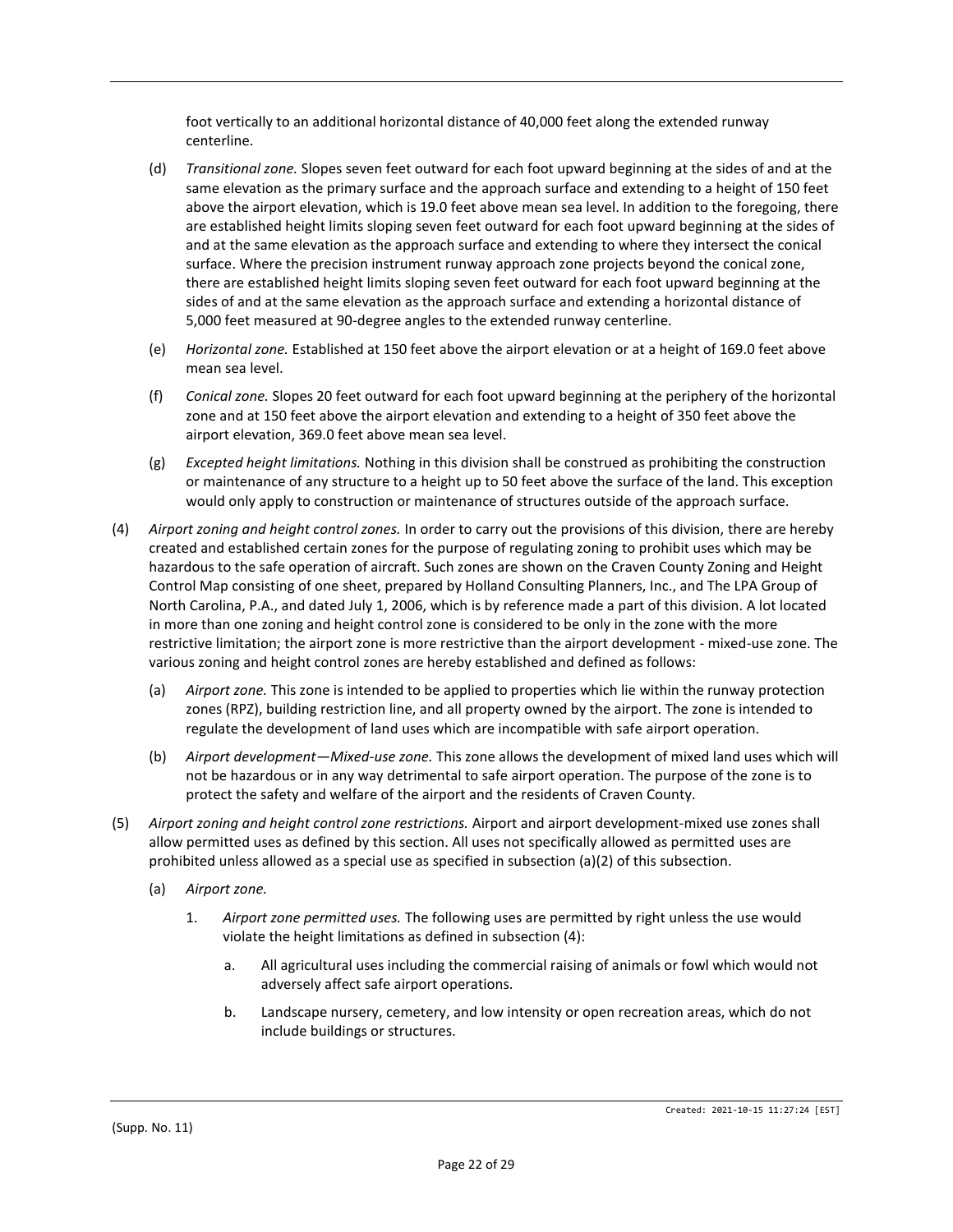- c. Roadways, parking areas, and storage yards when located in such a manner that vehicle lights will not make it difficult for pilots to distinguish between landing lights and vehicle lights, result in glare, or in any other way impair visibility in the vicinity of the landing approach.
- d. Game preserve or reservation.
- e. Pipeline.
- f. Underground utility wire.
- g. Airports and accessory uses.
- h. Government uses.
- 2. *Airport zone special uses.* In addition to the permitted uses, all uses permitted by right in the airport development - mixed-use zone shall be allowed as special uses within the airport zone except for multi-family dwellings, manufactured home parks, single-family dwelling units, or gatherings not accessory to airport use or function. All special uses shall be compatible with future expansion of airport infrastructure and safe airport operations and ensure that it does not violate the height limitations as defined in subsection (4). A special use permit may be approved or denied by the board of commissioners based on these criteria. Section 41-254 provides the procedures and requirements for special use approval.
- 3. *Additional airport zone use limitations.* The following limitations shall apply to all uses within the airport zone:
	- a. No glare-producing materials shall be used on the exterior of any building or structure located within the airport zone.
	- b. The requirements of this subsection shall not be construed to require a property owner to remove, lower, or make other changes or alterations of any structure which legally existed prior to the effective date of this division. However, such structure shall be considered nonconforming if such structure is in conflict with these regulations.
	- c. The Coastal Carolina Regional Airport Manager shall have the opportunity to review applications for rezoning, subdivision, or site plan approval prior to a decision by the approving authority. In approving such applications for rezoning, subdivision, or site plan approval, the approving authority may consider recommendations from the airport manager.
	- d. Nonconforming uses may be continued subject to the regulations found elsewhere in this division. However, no building permit shall be issued which would allow a greater hazard (for example: more units, or brighter lighting) to airport safety than existed at the time of adoption of this division.
	- e. The following lighting is specifically prohibited:
		- (i) Any moving, pulsating, flashing, rotating, or oscillating light, which may interfere with air traffic other than navigational markings or lights marking potential obstructions in accordance with Federal Aviation Administration requirements.
		- (ii) Flood lights, spotlights, or other lighting devices which are not shielded so as to prevent illumination in an upward direction.
		- (iii) Any light which constitutes a "misleading light" within the meaning of Federal Aviation Administration regulations.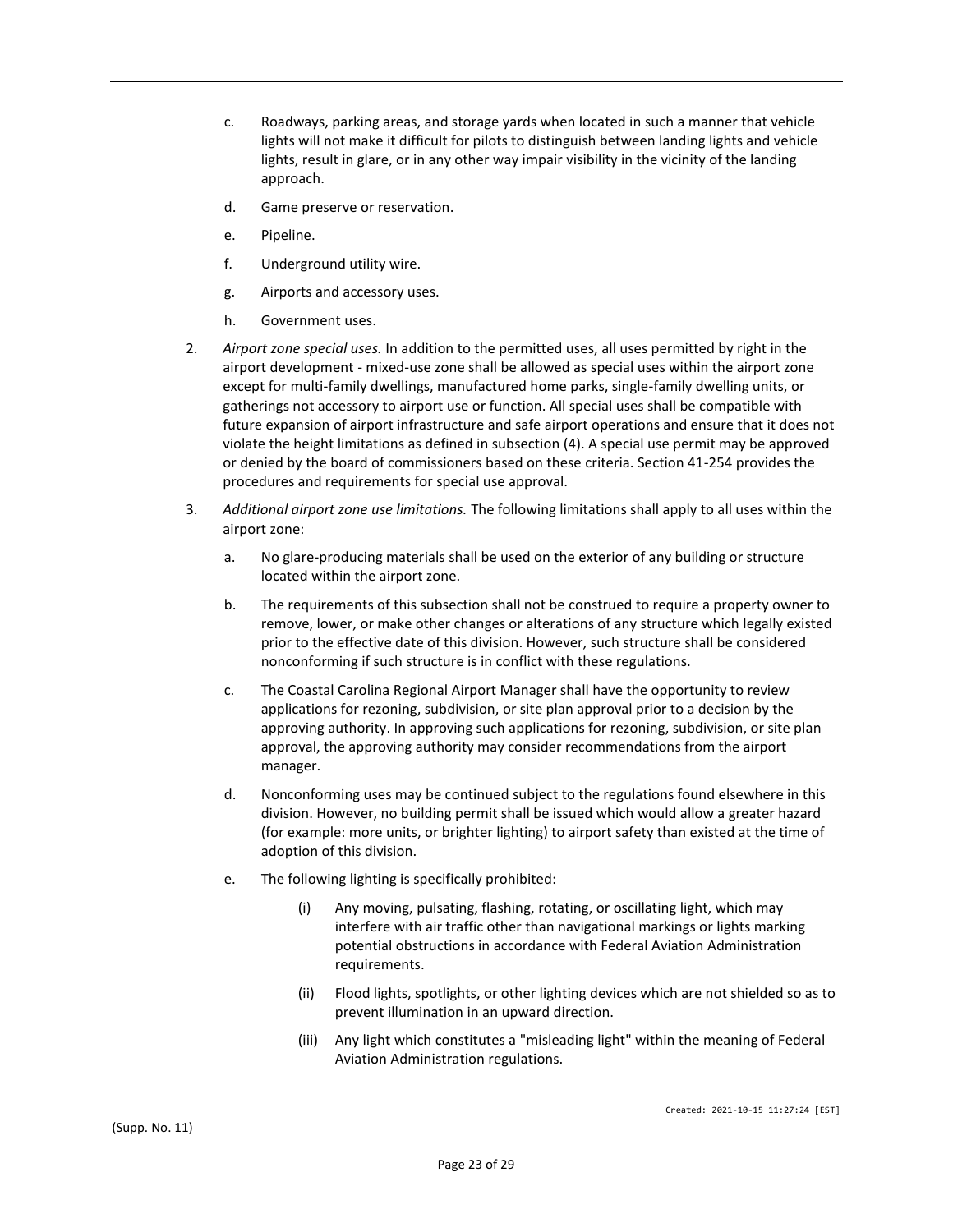- f. Any electronic impulse or signal which interferes with communications between aircraft and the airport, or which h interferes with established navigational aids is prohibited.
- g. Structures and signs of a height which obstructs the takeoff and landing of aircraft, as determined by the Federal Aviation Administration, are prohibited.
- (b) *Airport development—Mixed-use zone.*
	- 1. *Airport development—Mixed-use zone permitted uses.* The following uses are permitted as a useby-right unless the use would violate the height limitations as defined in subsection (4) and are not classified as a gathering:
		- a. *Residential (including accessory uses):*

Single-family dwellings (including manufactured homes);

Duplex;

Manufactured home subdivisions;

Multifamily dwellings;

Manufactured home parks or courts;

Manufactured home/recreational vehicle stand;

Group care facility;

Residential hotels including transient lodges.

b. *Transportation, communication, and utilities:*

Railroad;

Airport and accessory uses;

Highway and street right-of-way;

Airport dependent industrial uses including, but not limited to, air cargo facilities, air transportation facilities, and aircraft assembly and/or service facilities;

Automobile parking;

Roadways, parking areas, and storage yards, when located in such a manner that vehicle lights will not make it difficult for pilots to distinguish between landing lights and vehicle lights, result in glare, or in any other way impair visibility in the vicinity of the landing approach;

Communications;

Utilities (except above ground transmission lines);

Pipeline;

Underground utility wire.

c. *Public and quasi-public facilities:*

Government services;

Quasi-public service corporation activities not otherwise prohibited;

Cemeteries.

d. *Outdoor recreation:*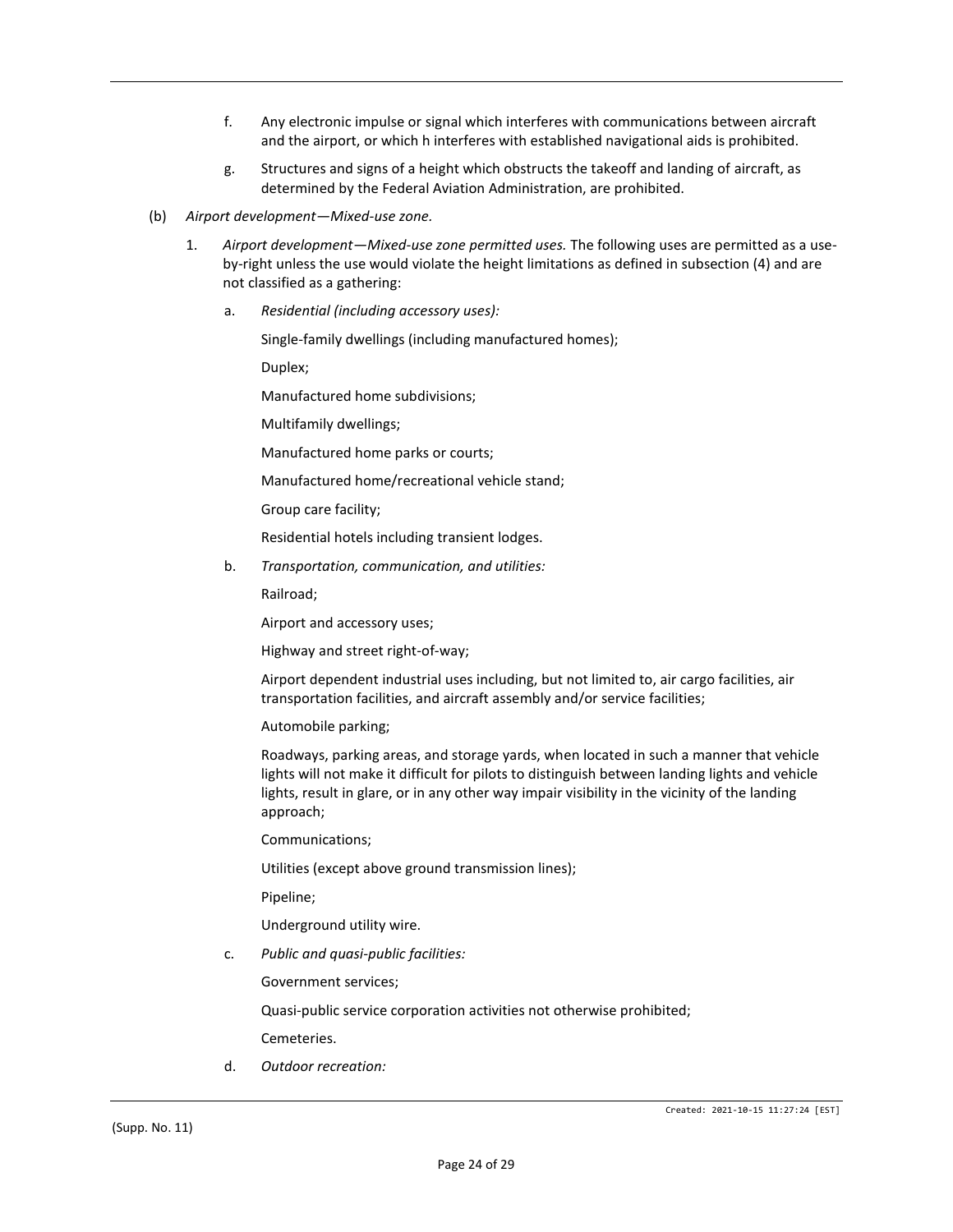Nature exhibits;

Spectator sports including arenas;

Golf courses; riding stables;

Water based recreational areas;

Game preserve or reservation;

Entertainment gathering;

Amphitheater;

Music shell;

Private marinas, public/semi-public as defined by 15A NCAC 7H.

e. *Resource production, extraction and open land:*

Agriculture including livestock grazing;

Livestock farms; animal breeding;

Agriculture related activities (excluding stock auction land);

Forestry activities;

Fishing activities;

Landscape nursery, cemetery, and low intensity or open recreation areas which do not include buildings or structures;

Undeveloped areas;

Unused land areas;

Permanent open space;

Water areas.

f. *Personal and business services:*

Finance;

Real estate;

Insurance;

Personal services;

Business services;

Professional services;

Indoor recreation services;

Repair services;

Contract construction services;

Medical, healthcare, and other health services.

g. *Industrial/manufacturing:* Food and kindred products;

(Supp. No. 11)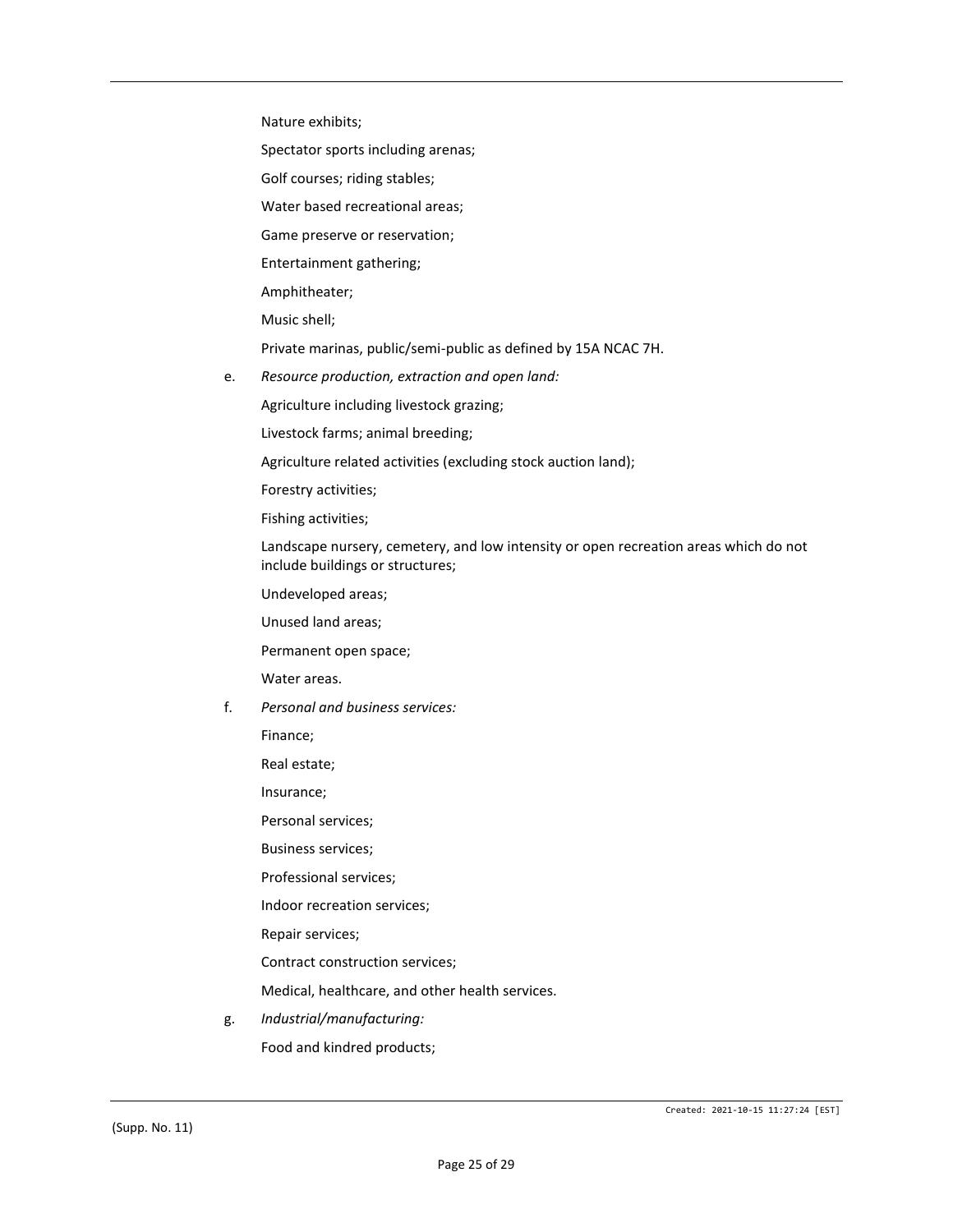Textile mill products;

Apparel;

- Chemicals and allied products activities;
- Petro refining and related rubber and miscellaneous plastic products;
- Lumber and wood products;
- Furniture and fixtures;
- Paper and allied products;
- Printing and publishing;
- Stone, clay and glass products;
- Primary metal industries;
- Fabricated metal products;
- Product assembly;
- Motor freight;
- Warehousing;
- Professional, scientific and control instruments.
- h. *Commercial/retail trade:*
	- Wholesale trade;
	- Building material and supplies;
	- Hardware;
	- Farm equipment (retail);
	- Auto, marine, aviation (retail);
	- General merchandise (retail);
	- Food retail;
	- Apparel and accessories (retail);
	- Furniture;
	- Home furnishing (retail);
	- Eating and drinking establishments;
	- Marinas, commercial;
	- Automobile service stations.
- 2. *Airport development—Mixed-use zone limitations.* The following uses are specifically prohibited:
	- a. Correctional facilities or jails.
	- b. Radio and television broadcasting facilities.
	- c. Landfills or quarries.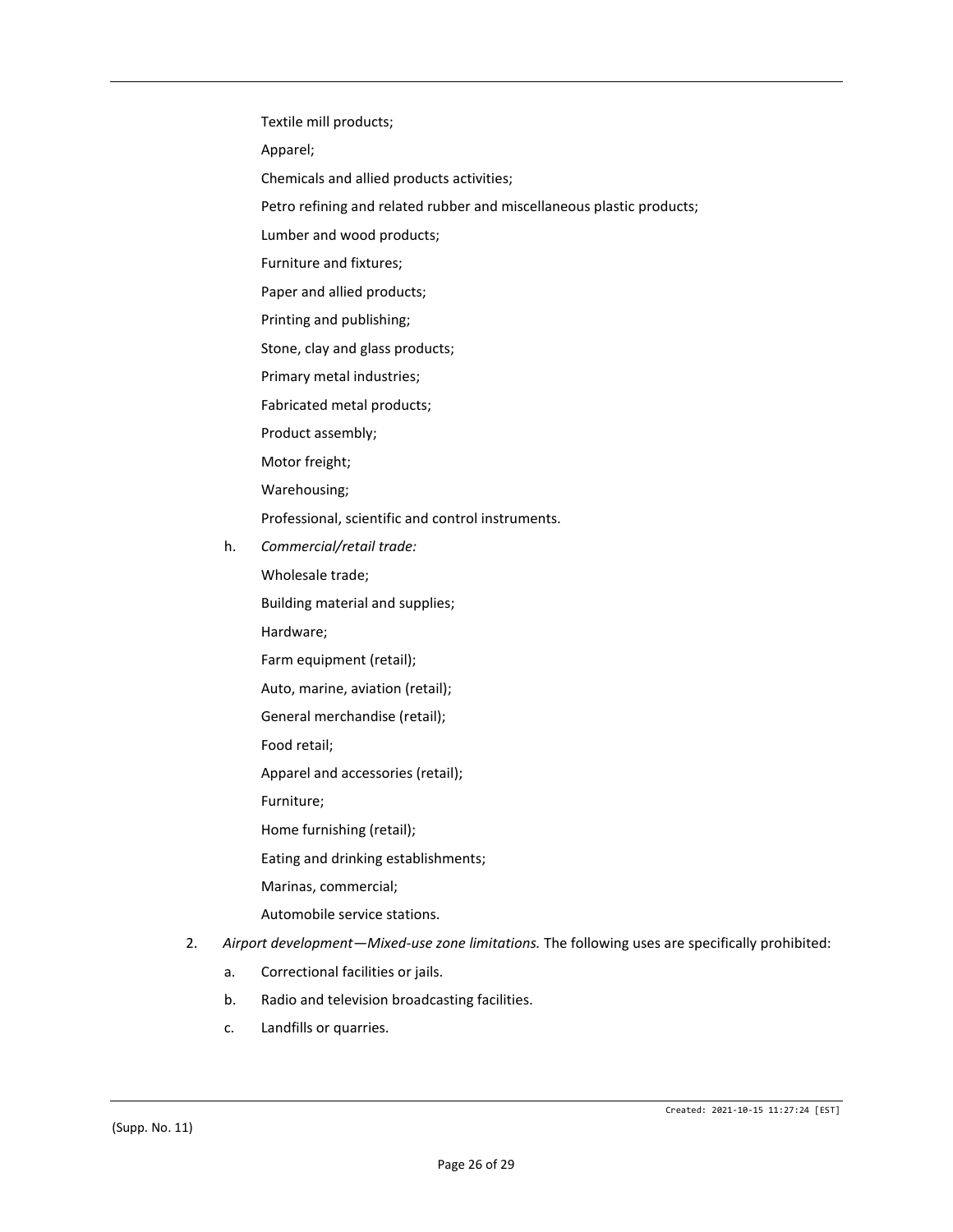- d. Above ground bulk storage of explosive, hazardous, or flammable materials and related facilities which could pose a threat to the public in the event of an aircraft crash.
- e. Storage yards for oxides, coal, stone, concrete mixing supplies, asphalt plants, building supplies and dismantled vehicles.
- f. Any gathering located in a RPZ as delineated on the Coastal Carolina Regional Airport Layout Plan.
- 3. *Additional airport development—Mixed-use zone use limitations.* The following limitations shall apply to all uses within the airport development mixed-use zone:
	- a. No glare-producing materials shall be used on the exterior of any building or structure located within the airport development mixed use zone.
	- b. The requirements of this section shall not be construed to require a property owner to remove, lower, or make other changes or alterations of any structure which legally existed prior to the effective date of this division. However, such structure shall be considered nonconforming if such structure is in conflict with these regulations.
	- c. The Coastal Carolina Regional Airport Manager shall have the opportunity to review applications for rezoning, subdivision, or site plan approval prior to a decision by the approving authority. In approving such applications for rezoning, subdivision, or site plan approval, the approving authority may consider recommendations from the airport manager.
	- d. Nonconforming uses may be continued subject to the regulations found elsewhere in this division. However, no zoning permit shall be issued which would allow a greater hazard (for example, brighter lighting) to airport safety than existed at the time of adoption of this division.
	- e. The following lighting is specifically prohibited:
		- (i) Any moving, pulsating, flashing, rotating, or oscillating light, which may interfere with air traffic other than navigational markings or lights marking potential obstructions in accordance with Federal Aviation Administration requirements.
		- (ii) Flood lights, spotlights, or other lighting devices which are not shielded so as to prevent illumination in an upward direction.
		- (iii) Any light which constitutes a "misleading light" within the meaning of Federal Aviation Administration regulations.
	- f. Any electronic impulse or signal which interferes with communications between aircraft and the airport, or which interferes with established navigational aids is prohibited.
	- g. Structures and signs of a height which obstructs the takeoff and landing of aircraft, as determined by the Federal Aviation Administration are prohibited.
	- h. The height limitations as defined herein.
	- i. The prohibited use limitations as defined herein.

( Res. of 7-6-21 )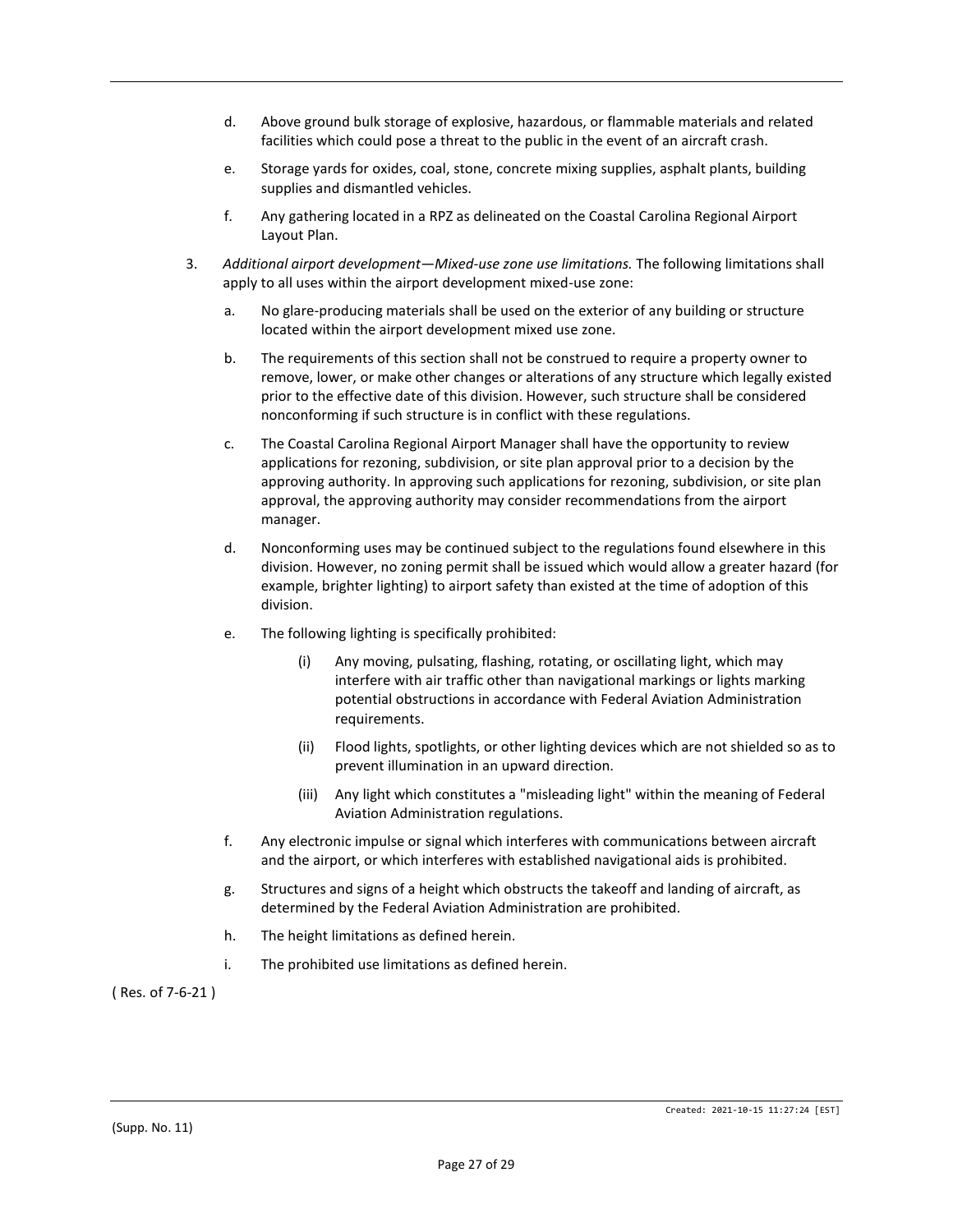## **Sec. 41-254. Special use permits.**

(1) *Objectives and purpose.* Special uses add flexibility to this division. Subject to high standards of planning and design, certain property uses are allowed in the zones established within this division where those uses would not otherwise be applicable. By means of controls exercised through the special use permit procedures, property uses which would otherwise be undesirable in certain zones can be developed to minimize any bad effects they might have on surrounding properties. Approval of a special use permit is made the duty of the board of adjustment.

The uses for which special use permits are required are set forth specifically in this division, along with a detailed description of the procedures which must be followed in the approval of each such permit. Uses specified in this section shall be permitted only upon the issuance of a special use permit.

- (2) *Procedure for special use permit granted by the board of adjustment.* Special use permits may be issued by the planning director, or his designee, after approval by the board of adjustment, for uses designated in this division as special uses and after planning board review and recommendations. The petition for a special use permit and the accompanying plans shall be submitted to the planning director at least three weeks prior to the board of adjustment meeting at which it is to be heard. Such application shall include all of the requirements pertaining to it as specified in this section. The board of adjustment shall consider the application using the quasi-judicial process set forth in the chapter.
- (3) *Findings of fact.* The special use permit, if approved, shall include approval of plans as may be required. In approving the permit, the board of adjustment and planning board shall find as a specific finding of fact and reflect in their minutes that the permit will comply with the following four facts:
	- (a) That the use will not materially endanger the public health, safety, or general welfare if located where proposed and developed according to the plan as submitted and approved;
	- (b) That the use meets all required conditions and specifications;
	- (c) That the use will not adversely affect the use or any physical attribute of adjoining or abutting property, or that the use is a public necessity; and
	- (d) That the location and character of the use, if developed according to the plan as submitted and approved, will be in harmony with the area in which it is to be located. The special use shall demonstrate conformance to the land use plan or other plan in effect at the time.
- (4) *Prohibited uses.* As a condition(s) of the issuance of a special use permit, the following are prohibited:
	- (a) Any moving, pulsating, flashing, rotating, or oscillating light, which may interfere with air traffic other than navigational markings or lights marking potential obstructions in accordance with Federal Aviation Administration requirements.
	- (b) Flood lights, spotlights, or other lighting devices which are not shielded so as to prevent illumination in an upward direction.
	- (c) Any light which constitutes a "misleading light" within the meaning of Federal Aviation Administration regulations.
	- (d) Any electronic impulse or signal which interferes with communications between aircraft and the airport, or which interferes with established navigational aids.
	- (e) Structures and signs of a height which obstructs the takeoff and landing of aircraft, as determined by the Federal Aviation Administration.
	- (f) A gathering or residential special use located in a RPZ as delineated on the Coastal Carolina Regional Airport Layout Plan.

(Supp. No. 11)